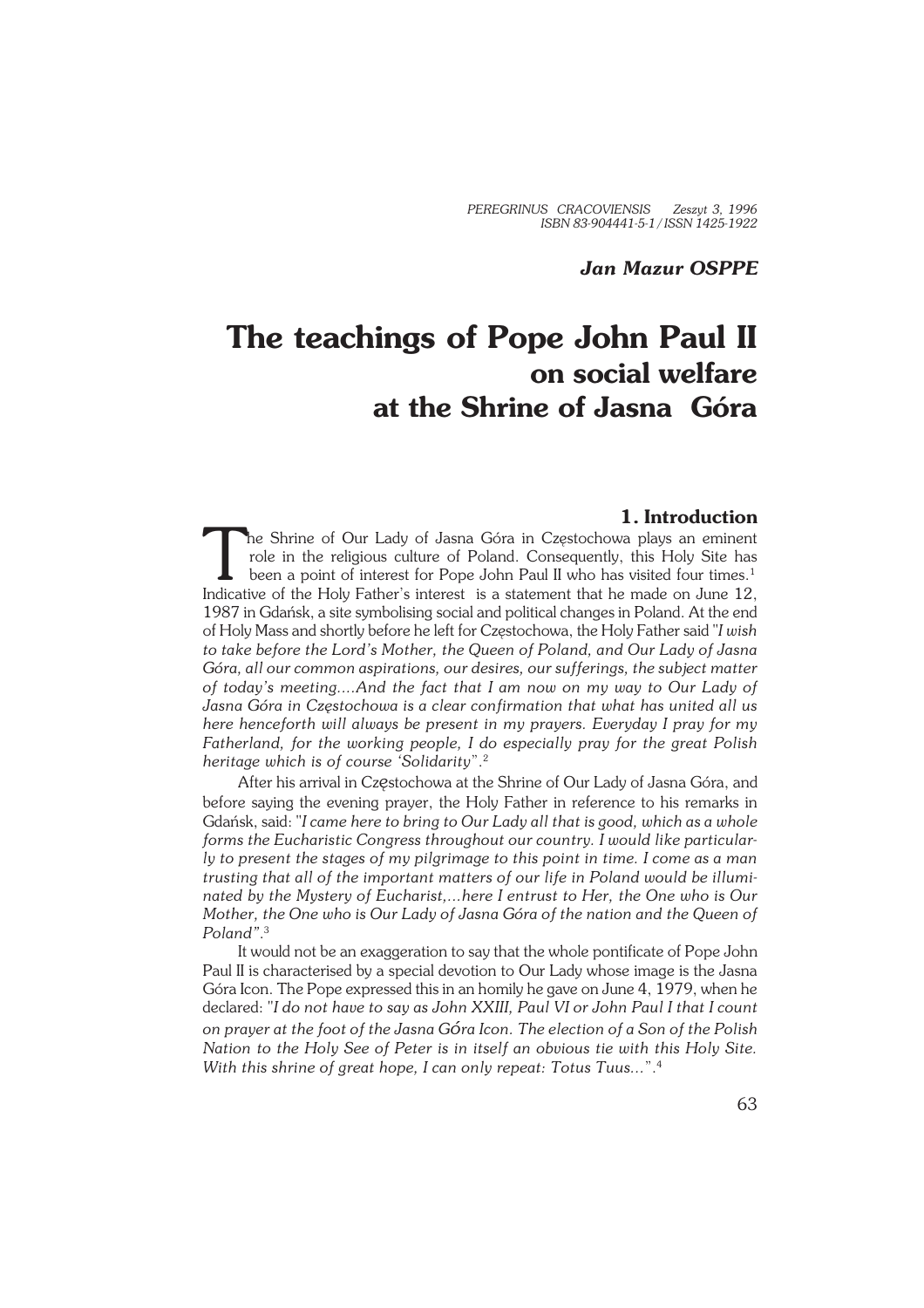The importance that the Pope John Paul II attaches to the words *''Totus Tuus''* is closely connected to Our Lady of Jasna Góra. The entire spiritual heritage of the shrine is a living reality in which separation of religious matters from national ones is unlikely. So much are they intertwined, that the Holy Father does not hes− itate to describe Jasna Góra as ''The Shrine of the Nation''.

Dwelling further on this thought during the above mentioned homily, he gives an original sketch of theology of the day. It is worthwhile therefore to give the utter− ance verbatim here: "It is possible to write down in various ways the history of Po− land, especially of the last few hundred years. It is possible to explain it from various approaches and in many different ways. But if we want to find out how the Poles feel their own history in their hearts, one has to be here. One has to listen to the echo of the whole Nation's life in the heart of the Mother and Queen of Poland. And if this heart beats fearfully, if expressed in it is worry and a call to conversion, to strengthen one's consciousness, to improve family and individual life and that of the whole society − one must accept the call. It is born of motherly love, which in its own way shapes the processes of history on Polish soil.<sup>5"</sup>

An in−depth analysis of these and other similar utterances of Pope John Paul II indicates the unusual role and meaning of Jasna Góra, whose spiritual heritage is present in the pastoral service of Pope John Paul II. One may even risk saying that the entire pontificate to this time remains in close union with the Marian spirituality from Jasna Góra's Icon.

The conditions of which we speak do not remain without meaning if we consid− er the essence of the Pope's homilies and utterances given at Jasna Góra. It must be examined in relation to social teachings. It seems that the Pope always tries to keep in view the importance of Jasna Góra in the events of Poland, in both historical and cultural perspectives, bringing up to date his evangelical message expressed from this place. This message out of necessity has a social character.

Social teaching which John Paul II will give the Poles during his next visits to Jasna Góra, must be interpreted in the context of the whole Church's social teach− ing. An essential key to understanding the utterances properly is found in the social encyclicals: *Laborem exercens* of September 14, 1981, *Sollicitudo rei socialis* of December 30, 1987 and *Centisimus annus* of May 1, 1991. In these documents, the social essence of the papal homilies and utterances finds a deeper explanation and justification.

Analysing the teachings of the Pope from Jasna Góra on social issues, one must realise that by its very nature it does not have a systematic character. Considering the specifics of the papal utterances does not create a concise doctrinal whole, but they expressly have a pastoral and homilitical character. Thus one cannot speak of the Jasna Góra social doctrine of John Paul II as only based on the words he ex− pressed in this place. However, supported by these words, one may single out a whole array of social problems which the Pope regards at the present historic era as the most demanding of solution in the spirit of Catholic moral teaching. This way of dealing with social problems implies that these teachings may be treated as the subject of Catholic social teaching.<sup>6</sup> Generally speaking it is a discourse on Catholic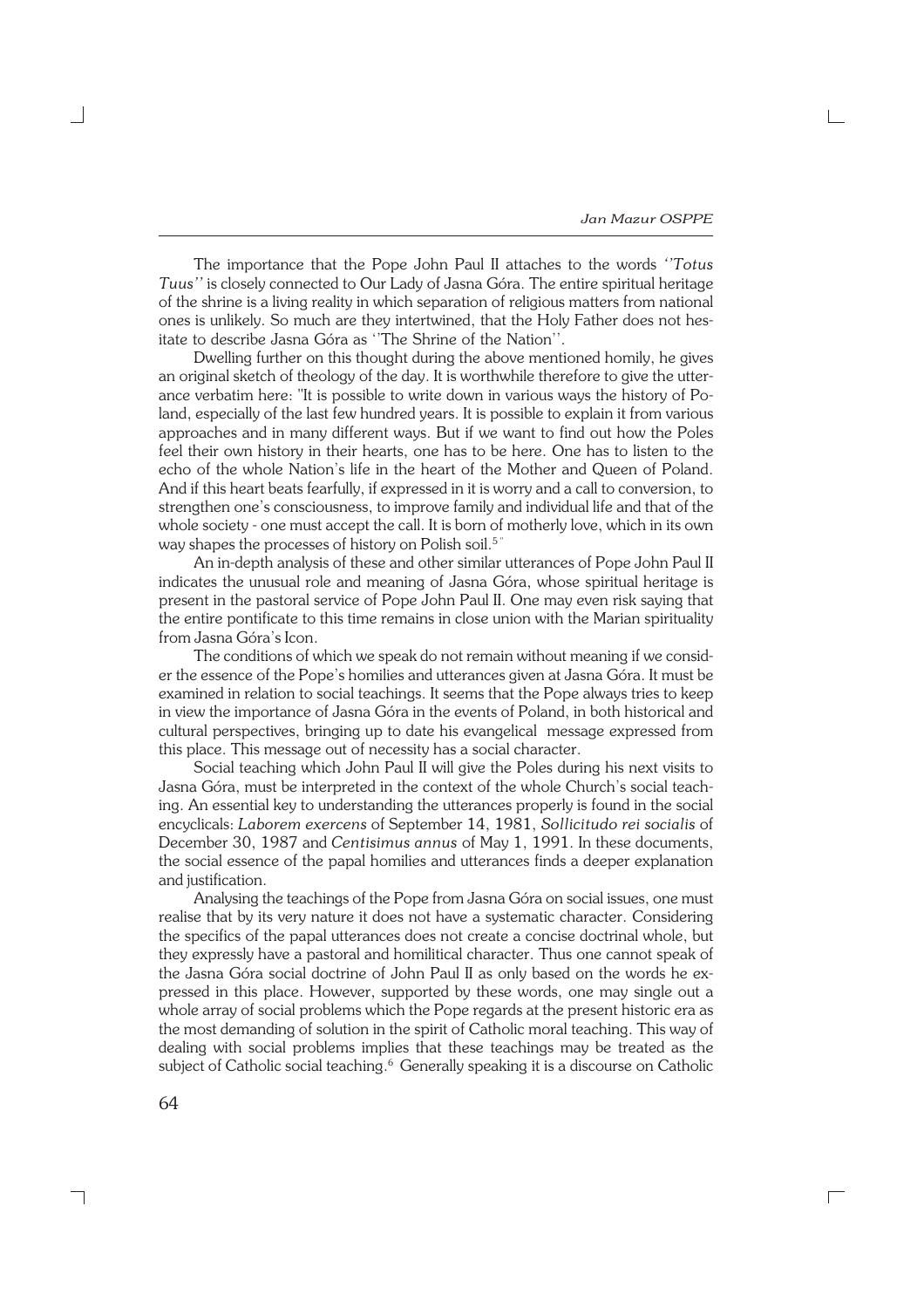doctrine in relation to social issues<sup>7</sup>, constituting an integral part of the Christian concept of life.<sup>8</sup>

Continuing this digression on the subject of Catholic social teaching, it is impos− sible to omit the basic concept of this discipline. In illustration is the definition of His Eminence Cardinal Hoffner: ''It is a collection of philosophical notions with refer− ence to society, taken from human social nature and from theological concepts, springing from the Christian order of Salvation, regarding the nature and order of human society, also with reference to norms and duties which constitute their consequences, and which must be realised in concrete historical situations.''<sup>9</sup>

The most important role in Catholic social teaching is the ethical−social theme from the Revelation of God (natural and positive). It allows the evaluation of sociopolitical and socio−governmental systems and regimes. This of course concerns moral judgement, to which the Church is empowered by the mission entrusted to it by Christ's mission of salvation.<sup>10</sup>

At this point it is worthwhile to understand exactly what is Catholic social teach− ing in the understanding of the Pope. In the encyclical *Sollicudo rei socialis*, he states that the teaching of the Church is a result of a deepened reflection over the complex reality of human existence in society and the international context. It is a reflection viewed in the light of the faith and tradition of the Church.

Considering the Pope's homilies and utterances in Jasna Góra, it is impossible not to notice in them an stress placed on moral rules. The Holy Father, showing the essence of these rules and the fundamental values tied to them, speaks at the same time about the necessity of their application to the specific stages and sectors of human social life: in the family, industry, politics, culture, science and technology, ecology, the State, international society, etc.

In the light of the social teachings of the Pope, one may discern an evangelical calling to realise the Christian social rules and values. The aim of these efforts which can be undertaken not only by Catholics, but also by all people of good will, should be, according to Pope John Paul II, a construction of a Civilization of Love. The papal meditations do not have, however, an abstract character but are based on a deep knowledge of contemporary social problems.

#### **2. A panorama of contemporary social questions**

It is not difficult to notice the insight and straightforwardness which with the Pope approaches this vast social question of the contemporary world. It seems that the essence of papal teaching on this subject constitutes a particular kind of theolog− ical history sketched only in a fragmentary manner, for obvious reasons, but suffi− cient enough to partially systematise it.

The Holy Father notices that *"the world tries to express everything with the help of earthly calculations and purely materialistic purposes."*<sup>11</sup> This results from the fact that the history of man on earth is marked by a long line of struggles and battles between good and evil, between the Heavenly Father who so loves the world that he gave His only Son, and the "father of lies" fighting to deprive people

┐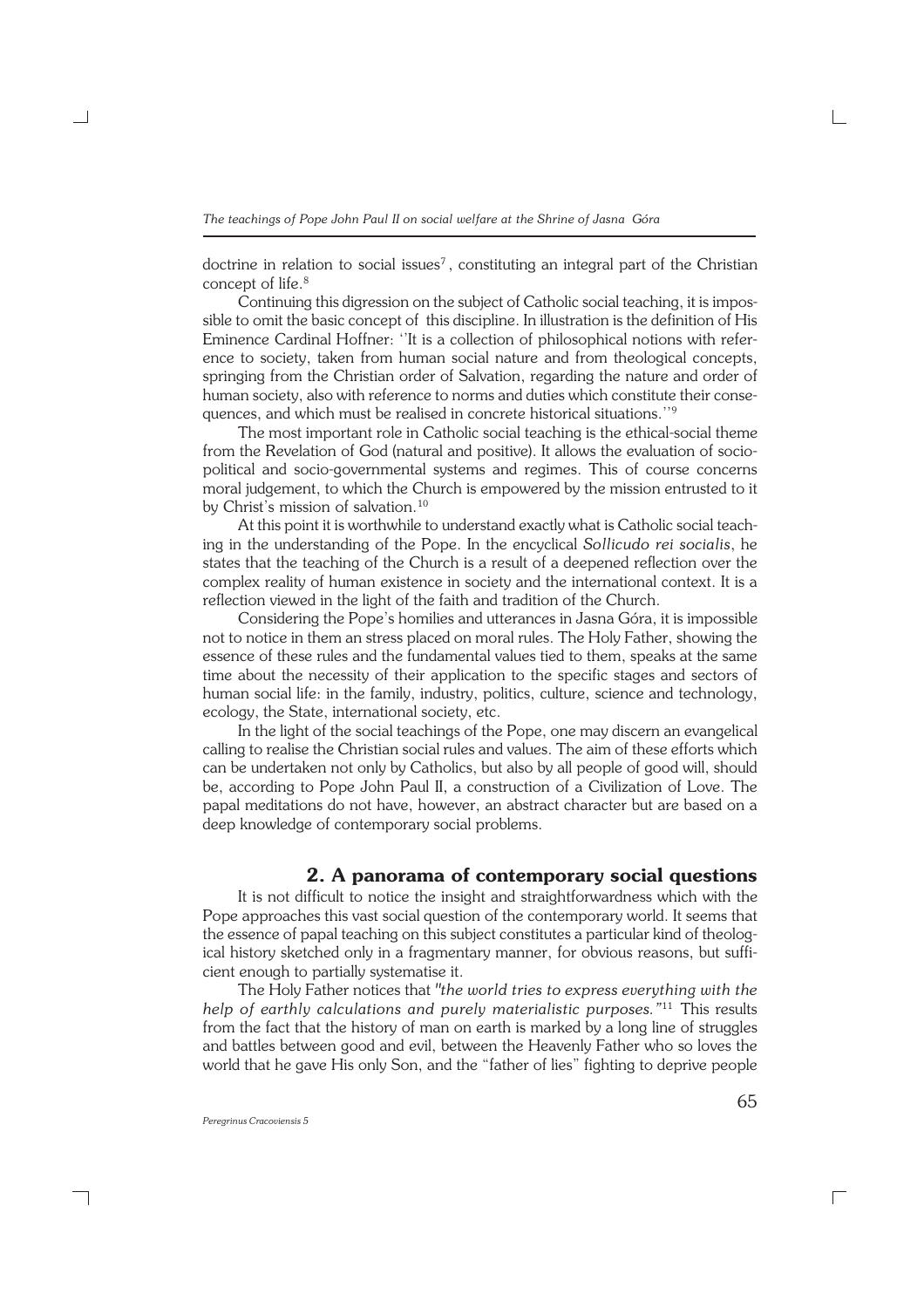of the adoptive sonhood given to them in Christ by God.<sup>12</sup> John Paul II says that "*at the centre of these struggles is the Holy See, is Peter, his service and mission*."<sup>13</sup> Jasna Góra because of its exceptional role in the mission of the church participates in these struggles through love.<sup>14</sup>

The Pope is convinced, however, that the present situation of the world is marked by especially great battles which a Christian may not undertake otherwise but in the light of Revelation. Here the Pope reminds us of a fragment of the Letter of Saint Paul to the Ephesians: "*Do not fight against blood and flesh, but against sovereigns, against authorities, against the governors of the World of Darkness, against the elements of evil in the heights of Heaven*''(6:12)<sup>15</sup> .

John Paul II recalled this in his homily for young people in 1991, saying: ''*You and your societies experience in various ways this battle, which throughout the history of mankind takes place in man and for man*.''<sup>16</sup> In a way it is a fight against temptation, to shape individual and social life as though God did not exist.<sup>17</sup> The contemporary world, modern civilization, both the West and the East, try to live as if there were no God.<sup>18</sup> It is a secular civilization promoting human life without God.<sup>19</sup>

The temptation of which we speak constitutes a trial for Christians. The Holy Father sees this especially in the context of the socio−ideological situation in Poland within the framework of Communist dictatorship. Pope John Paul II is convinced that we must undergo great social trials to gain the "right to Christ" and at the same time overcome the temptation of secularisation.<sup>20</sup>

Unusually rich in characterising the contemporary question of society is the Act of Dedication to Our Lady expressed by the Pope during a Holy Mass on June 4, 1990. In the form of a prayer, he entrusted the Mother of God the mysteries of hearts, the pains and sufferings of the epoch, all difficult social matters, of systems and nations, that no one would try to solve these problems by means of hatred, war or self−destruction. At the same time he directed to Our Lady the entreaty, that she as the Mother of Good Council would show the way to safeguard justice and peace in the world, "*which are terribly threatened from all sides*."<sup>21</sup> The Pope also spoke about the morals dangers at the very foundations of society: life and love. These dangers, according to John Paul II, need to be overcome in individual nations through− out the world.<sup>22</sup>

The problem of demoralisation was explicitly tackled in the papal message to the young before the evening prayer at Jasna Góra on June 18, 1983. The Pope is convinced that there exist many circumstances in the present world which foster tolerance of evil, "*so that we would easily absolve ourselves of it. Especially if others behave in the same way*."<sup>23</sup>

Because of the importance of this issue, the Pope appealed for a decided stop to the demoralisation present in national life, particularly to social failings. The Pope closed his appeal with a historic reflection and warning against the results of ''*tem− porary demoralisation of the nation*''. In conclusion he says that the future form of our social life depends on what man will be like.24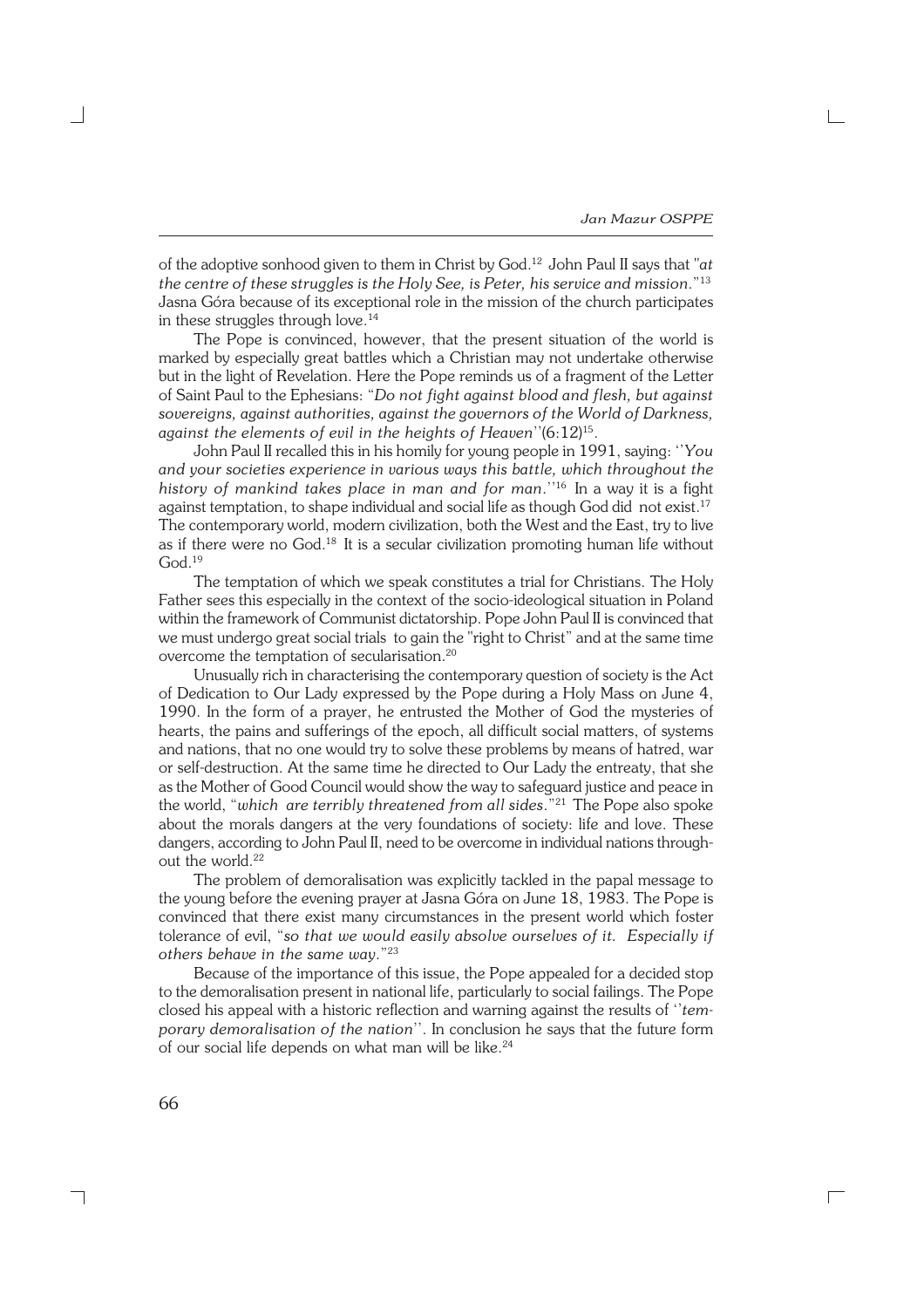With references to moral dangers in social life, the Holy Father devotes great attention to the lack of purity. During the Sixth World Youth Meeting he said that impurity is the greatest pollutant of mankind. From it breeds hatred, murder and war. In the Pope's conviction, for life to regain its mystery in its richness and absolute sense, purity of heart must be maintained, which is closely connected to the special promise of God's blessing.<sup>25</sup>

The crisis of purity is not, however, the only problem which determines the moral dimension of the modern social question. The Pope has pinpointed more of these problems, and in his opinion, the lack of a proper upbringing of the younger generation is a danger to all society. The Pope dwelled on this problem at length on June 5, 1979 during the 169th Plenary Conference of Polish Bishops.<sup>26</sup>

Analysing educational problems appearing across society, the Holy Father points to a deep feeling of being lost felt by the younger generation. There is a feeling of powerlessness in the fight for good, and the loss of motives which give life its value. The straightforward result of such a state is a lack of interest in politics, as well as an escape into drug use.<sup>27</sup> According to the Pope, atheism, understood as lack of faith, exerts a tremendous influence on the moral crisis. In a message given on June 12, 1987 in Jasna Góra, the Pope entrusted to Our Lady those who are without faith and those "*who try to persuade others into disbelief, to atheism*."<sup>28</sup> Evident here it is an allusion to the programmatic or militant atheism which is one the fundamen− tal principle of Marxism. The Holy Father reminds the participants of Sixth Youth Meeting and participants of the Theological Congress of Central and Eastern Eu− rope that under the Communist rule religion was attacked as a basic form of alienat− ing man. "They attacked religion and the Church (Churches), in order to emancipate man. It was programmatic atheization, and at the same time 'administrative" (as stated by Cardinal Stephen Wyszyński).<sup>29</sup>

It is worthwhile to pay special attention here to the decidedly negative evalua− tion of Communism, which as we all know was a system with atheism incorporated into its ideology. Closing the Sixth Youth Meeting the Pope had this to say to the participants: "*Do not be lured into dictates of changing fashion which throw on you a style of life not in conformity with Christian ideals, do not allow your− selves to be tempted by the nothingness of Communism*".<sup>30</sup>

Sketching a panorama of contemporary social problems, the Pope puts an emphasis on the crisis of the role of the woman in our society. He spoke generally in positive terms about the social mobility of women, but also noted that in this mobility there is a "great admixture of error". He spoke about the necessity of liberating woman from subjection to the demands of modern society, but does not overlook the current crisis in the world of women.<sup>31</sup> Connected to the woman's problem is the faltering state of marriage which is becoming a major social danger. The Pope sees a great danger in the weakening of spiritual ties between husband and wife, children and parents. In consequence this leads to the breakdown of marriages. The Pope prays that marriage would not undergo a destruction of unity.<sup>32</sup> The Holy Father pays particular attention the sphere of relationships between man and woman. He points an accusing finger at the modern mentality which reduces this relationship to

┐

67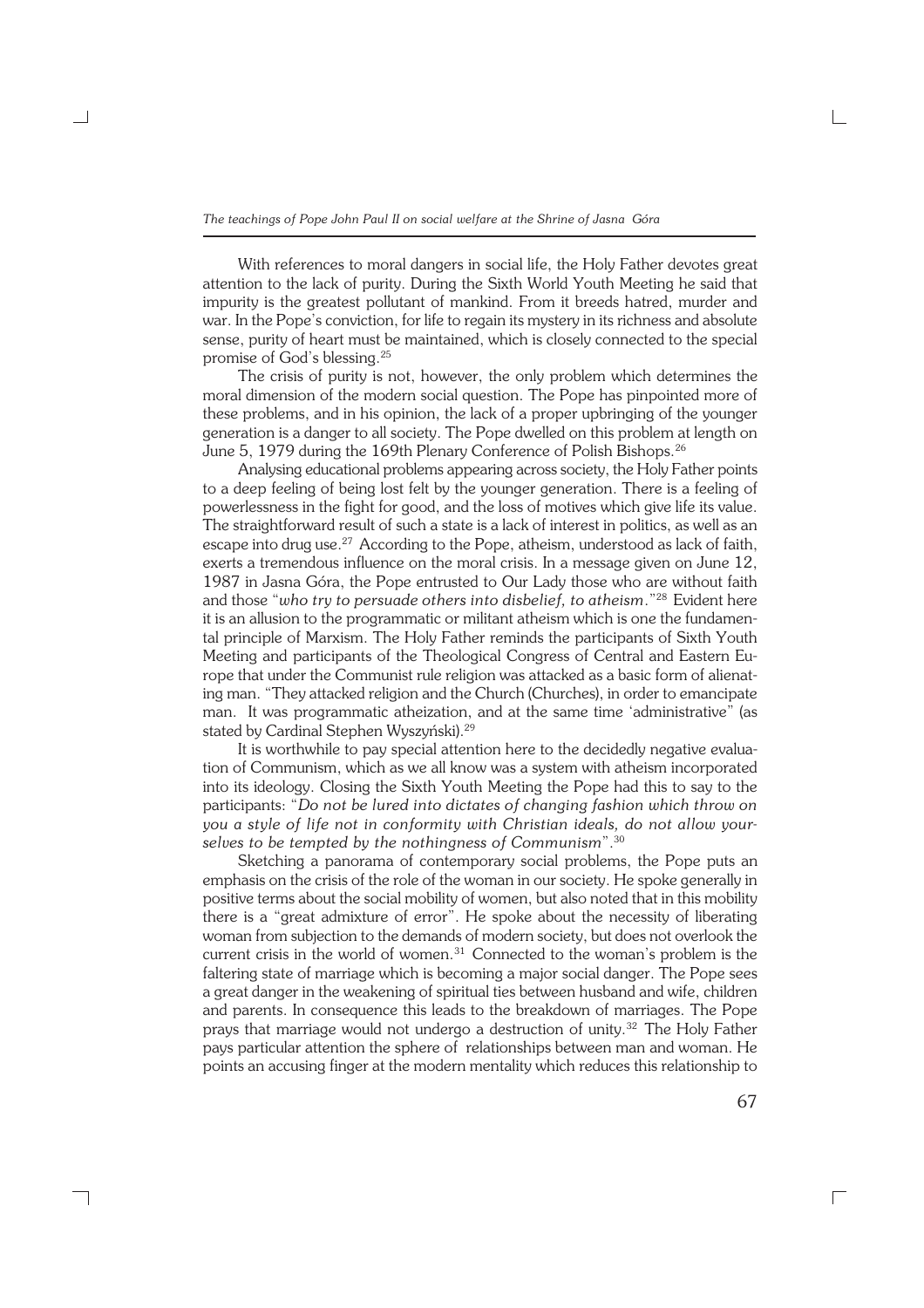the modern, utilitarian, permissive mentality in which there is no place for human dignity.<sup>33</sup>

The marital crisis and the problem of women are in obvious connection with the next socio−moral problem of abortion, i.e. the killing of unborn children. In his prayer to Our Lady, the Pope appeals to the Polish consciousness and stresses the com− mandment which states: "*Thou shalt not kill*". The Pope also thanked those who "*fight for the lives of unborn children*''.<sup>34</sup> Speaking to a crowd at the Shrine of Our Lady of Jasna Góra the Pope has this to say: "*Do not kill a child conceived in the mother's womb! Do not destroy yourself! We all know this addiction, which harmed us so in the past and which today once again intensifies....The degrada− tion of the human being, the family, society is not permissible if we are to take responsibility in the face of history.*<sup>"35</sup> This was an important hint to the Commu− nist regime responsible for introducing a law permitting abortion. Defending life is prime preoccupation of the Pope, who several times at Jasna Góra held a dialogue with Our Lady on this matter. This is what the Pope had to say to Our Lady on August 15, 1991 before the prayer *Regina coeli*: "*Teach us to serve life from its conception to its natural death. Teach us to accept this life*".<sup>36</sup>

Other social problems such as alcoholism, unemployment, the crisis of work and culture were also pinpointed by the Holy Father.<sup>37</sup> On June 12, 1987 at Jasna Góra the Pope entrusted to the care of Our Lady, Queen of Poland those who fight for the sobriety of the nation, undertaking in this field various initiatives. Moreover in unusually forceful words he turns to the faithful: "*It is not permitted to ridicule or diminish these initiatives, it is not permitted for too high is the price we have at stake. And we must go against the current of social addiction, shallow opinion and human weakness*".<sup>38</sup>

The Pope said the crisis of work is due to the disappearance of spirituality at work. The Benedictine catchword *work and pray* should be a part of European culture. This is why the Pope utters: "*Do not allow yourselves to be tempted to believe that a human being may find himself, express himself, by rejecting God, throwing away prayer from his life and remaining only at work*".<sup>39</sup> The Pope noticed that this temptation takes an upper hand in various regions of Europe, caus− ing the de−Christianisation of social life.<sup>40</sup> Keeping in mind the huge array of prob− lems connected with work, the Pope offered a prayer to Our Lady in which he encompassed the consequences of this crisis. He entrusts to the "Glorious Blessed Lady" those who are unemployed, lack a decent dwelling, and are afraid for the future.<sup>41</sup>

One must admit that the panorama of contemporary social questions, or rather the socio−moral teachings of John Paul II in Jasna Góra, does not give basis for optimism. This does not mean, however, that the Holy Father is pessimistic. Nothing is farther from the truth! The Pope is man of faith, he believes in the maternal care of Our Lady of Jasna Góra for every soul, every child, every family, and every man.<sup>42</sup> The Pope is convinced that Poland is a special Kingdom of Mary,<sup>43</sup> from this he draws appropriate conclusions on the difficult and sometimes painful experiences of social and political problems that can be solved by faith. In the spirit of Christian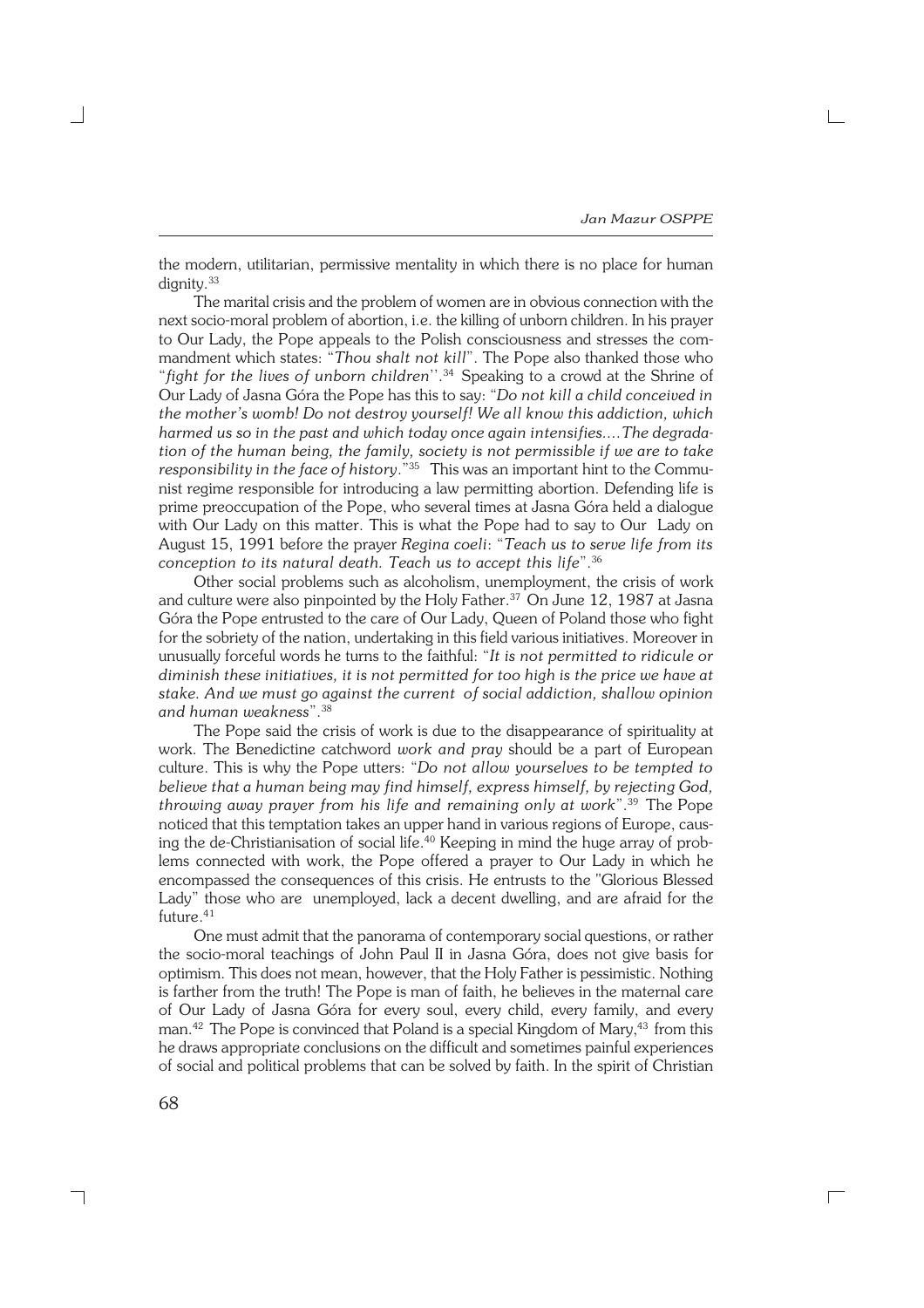hope the Pope believes that to such experiences the church can more accurately comprehend and interpret the "signs of times''<sup>44</sup> facilitating the realisation of the most important aim in human life: Eternal Salvation.

#### **3. Underlining social rules and values**

The Holy Father in his homilies and utterances at Jasna Góra did not only speak about the dangers Christianity faces, but he also gave a positive vision of social life according to his apostolic mission. He stresses therefore the necessity of moral order in given sectors of public life, especially politics. This type of message can be found in the Jasna Góra teachings the Pope gave in 1979. This was the first pilgrimage of the Pope to his Fatherland which took place on the occasion of the 900th Jubilee of the Martyrdom of Saint Stanislaus, Bishop of Cracow, who is the Patron Saint of moral order.

The feast to the honour St. Stanislaus gave an opportunity to the Pope to express fundamental thoughts of the church's teaching on society, such as the rela− tion between morality and politics, church and state, the law of God and human law. An appropriate co−existence of these relations create moral order in public life.

The papal address given to the participants of the 169th Plenary Conference of Polish Bishops, with reference to the above mentioned Jubilee, underlines that moral order *"is above all connected with the recognition of a commonly binding law of moral authority."* It is *"one for all. It is a norm of morality, it is a criterion of the fundamental value of the human being....It is a fundamental condition of social order. On this basis nations and countries are built, without it they col− lapse."*<sup>45</sup> The Pope also analyses the substance of moral law in relation to the discipline of ethical reason. In the Pope's conviction, it is a fundamental dimension of human life. This dimension also includes the political sphere, understood here as care for the common good.<sup>46</sup>

To build a social order, certain effort and conditions are needed. One of these conditions is the need for social dialogue. The Holy Father gives many thoughts on this. It is worthwhile taking them into account for they shed much valuable light on the essence of dialogue, belonging to *"the signs of times"* to which the Church refers after Vatican II.

*"In dialogue,"* according to Papal teachings, *"one must clearly state "Who I am" in order to be able to talk to the other, who is different. One must be very decisively say: Who I am, Who I want to be and Who I want to remain"*. <sup>47</sup> A true dialogue in socio−political life, as the Pope puts it, must show full respect and faithful− ness, fully safeguard citizens' rights and the moral conditions of the Church's activi− ties as a religious community.<sup>48</sup> For a such dialogue, the Pope on June 19, 1983 at Jasna Góra has this to say to Our Lady Mother of God: "*Make it possible for a new courage of social dialogue through which the nation can regain hope of full participation in creating the shape of its common life*".<sup>49</sup> This prayer was closely linked to the political events in which we saw Solidarity stir Polish workers in 1980, and with the introduction of Martial Law by the Communist government the following

┐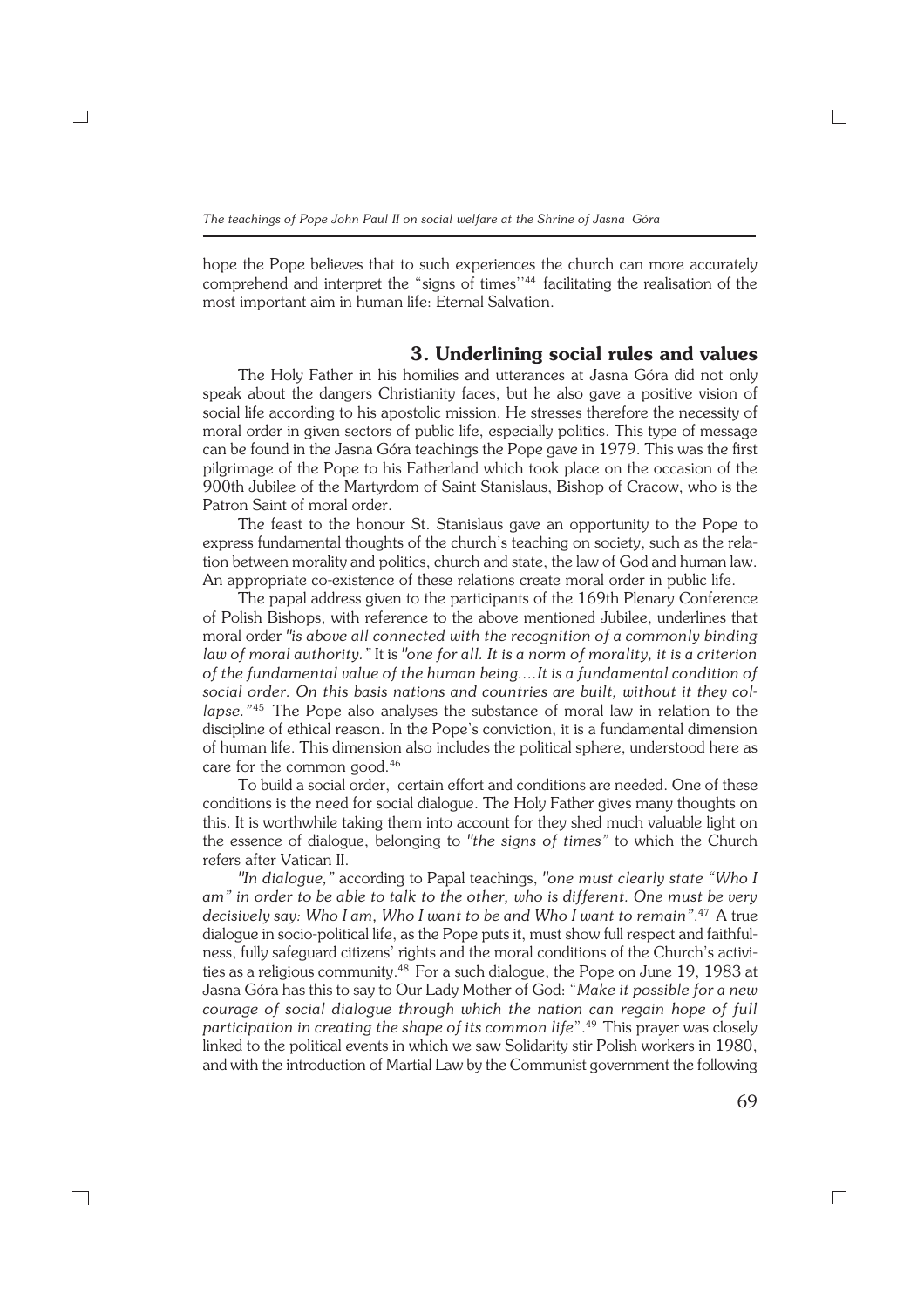year. During his first pilgrimage to Poland, Pope John Paul II talked about dialogue as a normalisation process between Church and State. The Holy Father said that the "*Holy See could have dialogue with states, with systems, if and only if the local Church is an immediate partner in that dialogue, a Church which can be count− ed upon, which does not represent any conformism, nor any concessions on essential issues, which is not a mere tool.*" <sup>50</sup> Appealing for dialogue, the Pope is fully aware of the difficulties that may sometimes make it impossible. But above all he refers to the supernatural motivation taking the words of the Lord's Prayer: "*Forgive us our trespasses, as we forgive those who trespass against us*." An indispensable element and obligatory condition of dialogue is the will to forgiveness and reconciliation. The Holy Father stresses that without forgiveness it is impossible to escape from the shackles of hatred, which is a destructive force. A Christian however must not destroy nor should he allow himself to be destroyed. He should always pause at the threshold of the Lord's Prayer and should stand on the border of reconciliation. Forgiveness is a sign of greatness of the human spirit, it is not a weak− ness. "*To forgive does not mean to give up truth and justice, but denotes the fact that we attain truth and justice through the Gospel*."<sup>51</sup>

One of the most fundamental values or rules which should shape our entire social life is human dignity coupled with Christian dignity. In a prayer session on Jasna Góra on June 5, 1979, the Pope ask the Mother of God that *"She constant− ly remind each and every one of us of how great is the dignity of man."*<sup>52</sup> But the deepest reflections on the human being can be found in the message the Pope gave to the participants of the Central and Eastern Europe Congress of Theologians. The Holy Father asks a question about what makes, and decides human dignity, that of man made in the likeness of God Himself. In response he concludes that it involves truth and freedom.<sup>53</sup>

In the light of this basic message, the Holy Father speaks about the Rights of Man. He indicates *"the way of respecting man, his conscience, and convictions."*<sup>54</sup> Considering the national character of Jasna Góra, the Pope's message on human dignity and rights are connected to national rights. Counted among them are: the right to religious freedom, the right to a sovereign life, the right to respect freedom of conscience and religion, and the right to human labour.<sup>55</sup> Nevertheless, the right to religious freedom occupies a central place.<sup>56</sup> The idea of freedom is present in almost all papal teachings at Jasna Góra. It is a sort Theology or Philosophy of Freedom. On June 12, 1987, John Paul II said in a prayer on freedom that: "*It was not given to man by the Creator that he would destroy himself and others. Freedom is not lawlessness*."<sup>57</sup>

On the following day the Holy Father concentrated more on unveiling the reli− gious dimension of freedom. He said that a wonderful expression which is a sign of freedom and a calling to freedom is the Eucharist. Freedom is a gift from God, a difficult gift, "*which causes us to constantly dwell between good and evil, be− tween salvation and damnation. Freedom, however may degenerate into abuse. And abuse, as we know from our history may lure man by a semblance of the 'Golden Freedom'. At each step we witness how freedom becomes the 'bond−*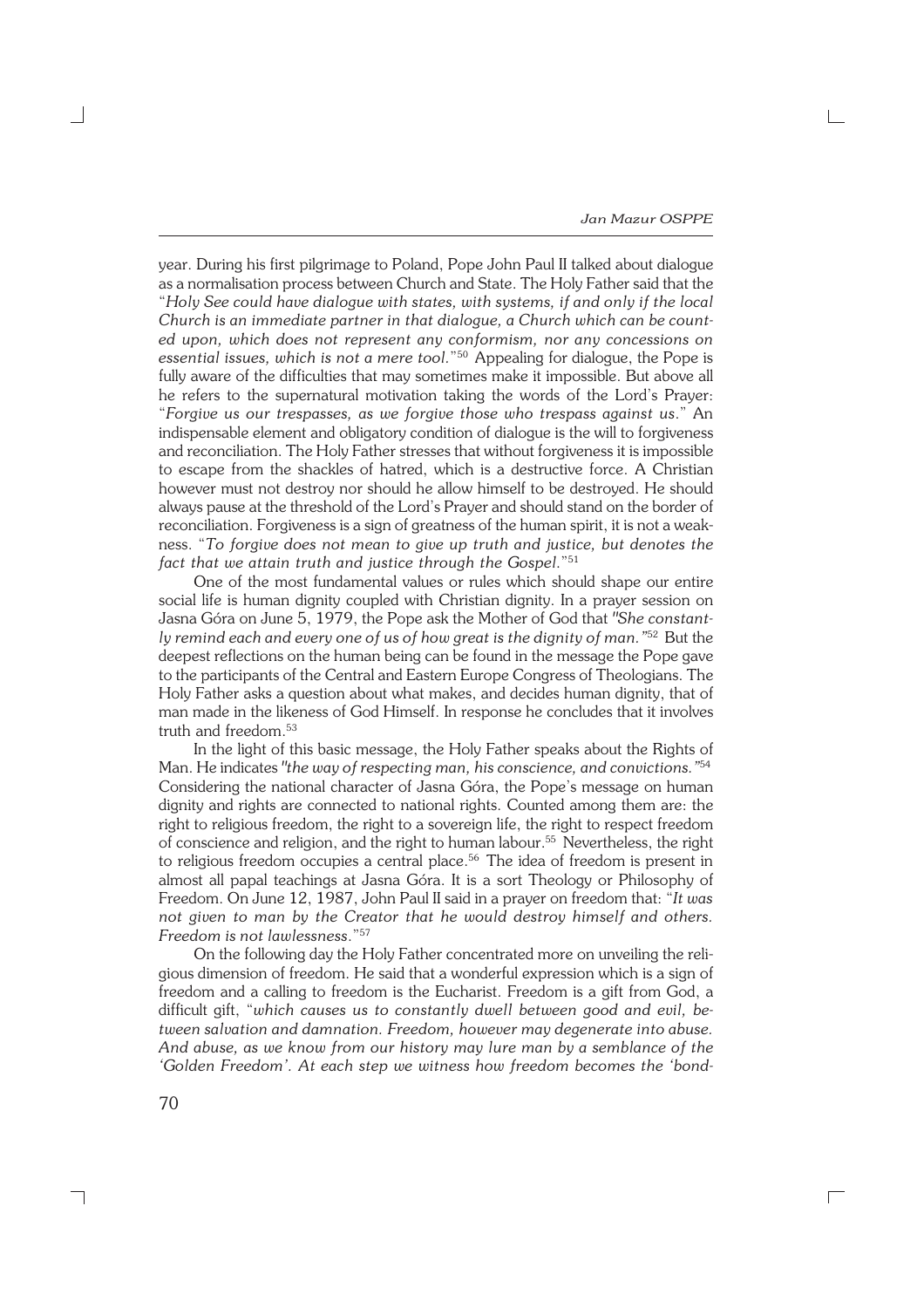*age' of man, people and societies. The bondage of pride and greed, and the grip of sexual drives, the bondage of envy, laziness... and the bondage of egoism, hatred... A man cannot be truly free, but through love.*" 58

Pope John Paul II attaches great importance to love in social life. He appeals here to the younger generation. On June 18, 1983 in his words to the youngsters at the Jasna Góra Appeal he said that it is upon themselves that the form of love depends, that which will accompany them for the rest of their lives. Through the interior form of this love, all marital, family and social, and patriotic life are defined and given value.<sup>59</sup>

The Pope, since his first pilgrimage in Jasna Góra and through his meditations, entrusted the Mother of God with the freedom of the Church in Poland and the world. Freedom is called the great gift of God. Its fulfilment is love. "*To the essence of love belongs 'affiliation,' which means not being free but rather being free in a mature way. However that 'not being free' in love is never felt as bondage: a mother does not feel as bondage that she must stay beside her sick child, but as an affirmation of her freedom, as her fulfilment. Then she is the most free. Giving oneself into bondage indicates the special, holy whereas the uncondi− tional trust of human life is vague and indistinct.*" 60

During the Sixth World Youth Meeting, the Pope gives proof that true freedom is tightly and organically connected with truth: truth constitutes the root of freedom. Only through the relation to truth man may decide for himself, may finally choose between good and evil. What the Pope underlines expresses the very kernel of human ethos.<sup>61</sup> Having in mind the awareness of special 'status' of truth in human life, the Holy Father invites bishops and all the pastors to foster in social life "the need to listen to the truth." The Pope is convinced that it is the first and fundamental condition of every authentic social renewal.<sup>62</sup>

What is very interesting here is the Pope's notice, stressing it would seem, of the neuralgic moment of human freedom: man is free, because he has the ability to know the truth; at the same time he becomes so free that he is directed by truth to Goodness.<sup>63</sup> In this light the Pope also discusses freedom of consciousness and de− nomination, religious freedom<sup>64</sup> and national freedom.<sup>65</sup> This type of reflection is always accompanied by theological or anthropological references. The original mo− tive of the Papal reflections on freedom is the idea of evangelical freedom in Jasna Góra. This evangilisation has an ecclesiastical dimension, as well as a national one. It displays the life and dignity of the sons of God, and moreover asks for the freedom of the nation, for a free Fatherland. The Pope concludes that at Jasna Góra "*we are always free. At Jasna Góra, the hope of the nation was supported and persist− ently aspired towards regaining freedom....the nation perishes, when it destroys its spirit, a nation grows when it purifies its spirit.*" 66

To the rule and virtue of love in human life and national life joins the idea of Solidarity. The use of this word by the Pope is linked with its political meaning. It symbolises the Polish August and the whole movement of social changes, under the catchword "Solidarity".

┐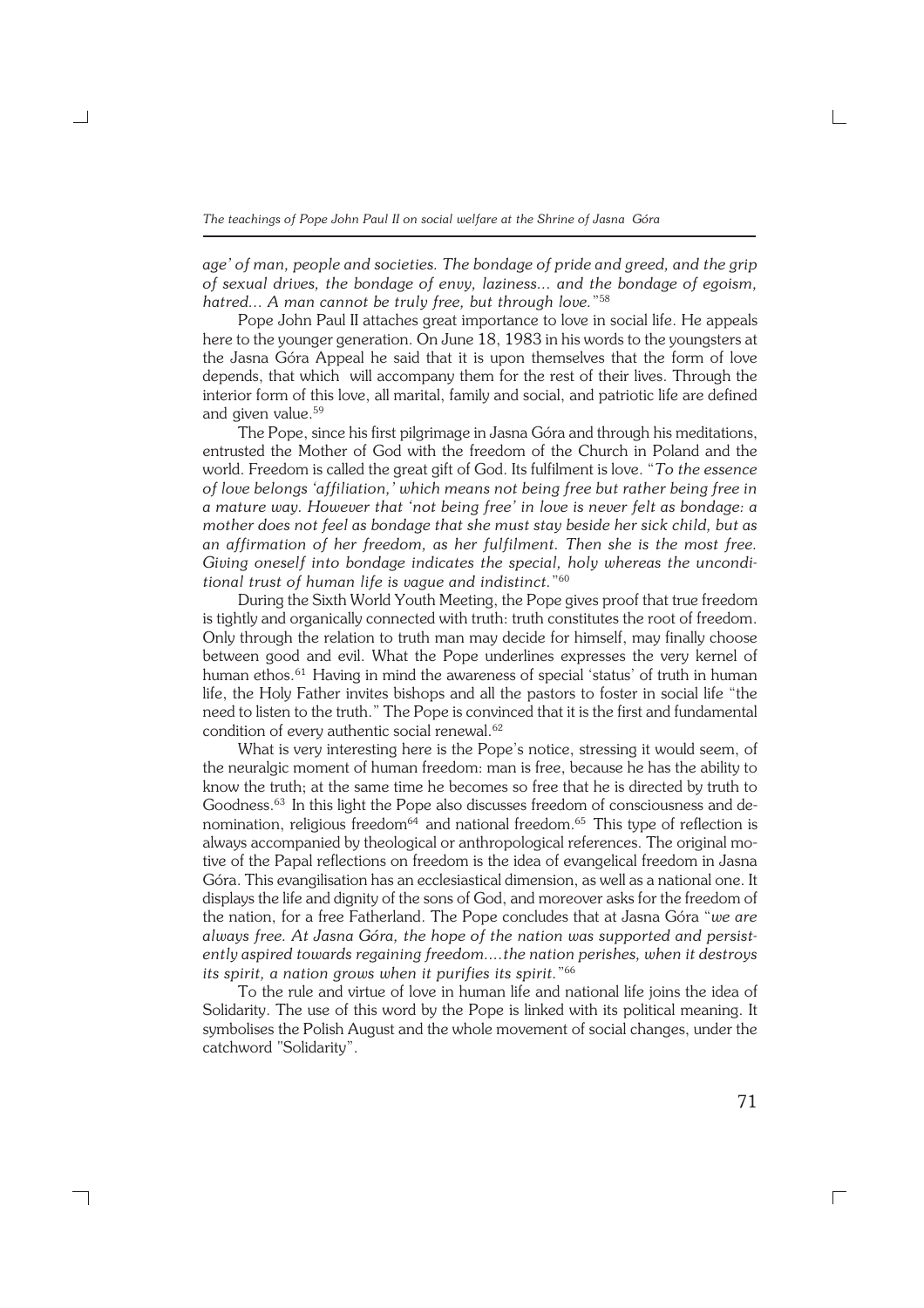On June 18, 1983, a few hours before the Appeal at Jasna Góra, the Pope said that: "*I guard, meaning: love thy neighbour, meaning also, fundamental inter−human solidarity*." For proofs of solidarity, the Pope quotes the care for those imprisoned during Martial Law in Poland, as well as help for those who had lost their job.<sup>67</sup> The Pope in his farewell to the Youth on August 16, 1991, expresses the conviction that the witness of Christian life may give a start to a real solidary world. Solidarity as a social value is equal to brotherhood and justice.<sup>68</sup> In his homily during the main Mass on the occasion of World Youth Day, the Pope talked about solidarity in the contexts of values such as peace, harmony, love, truth, justice, giving of one's self, service to others, and brotherhood.<sup>69</sup> Solidarity demands responsibility. And the Pope, on August 15, 1991, petitions the Mother of God in the prayer *Regina coeli*, to teach Catholics an active presence in social life. This presence should be tied to responsibility for the fates of specific earthly fatherlands and the entire world.<sup>70</sup>

However, Pope John Paul II looks upon solidarity as a social principle which is illustrated within the framework of Catholic social science and especially teachings on labour. The Pope concludes that: "*the Christian teaching on labour, stresses on one hand the solidarity of the working people, and on the other, the need for genuine solidarity with the working people.*" <sup>71</sup> Here the Pope is citing a fragment of his June 1982 message at the headquarters of the International Labour Organ− isation in Geneva. Here is another except: "*In order to build a world of peace and justice, solidarity must overthrow the foundations of hatred, egoism and injus− tice too often elevated to ideological rules or fundamental social laws. Within the same frame of the working community, solidarity leads rather to the discov− ery of individual demands inherent to the nature of labour rather than to a tendency for division and opposition. Solidarity opposes understanding society in the categories of the fight 'against', and social relations in the categories of uncompromising antagonisms of class. Solidarity, which takes its beginning and strength from the nature of human labour, that is to say from the primacy of man over objects, will be able to create tools for dialogue and co−operation allow− ing the solution of differences without destroying the opponents.*" <sup>72</sup> It is easy to notice that it is as if a promotion of the idea of Polish experiences in the realm of workers solidarity. Another strictly social principle mentioned in the Pope's thoughts in Jasna Góra is helpfulness. Considering the role of the State in relation to society, the Pope stresses the principle of *Principium Subsidiaretatis*, the State should understand its mission in relation to the society. "*The State is only the governor of man. It has to help and serve this man. It should be an expression of full sover− eignty of the nation, and not a sovereignty of its own structure in relation to the nation.*" 73

The above mentioned social principles, solidarity and helpfulness, at their basis spring from the principle of personalism. This is the spirit of the Papal teachings, of which the stress on human dignity and rights illustrates. In the framework of Christian personalism, the Holy Father speaks about religious freedom, about respecting indi−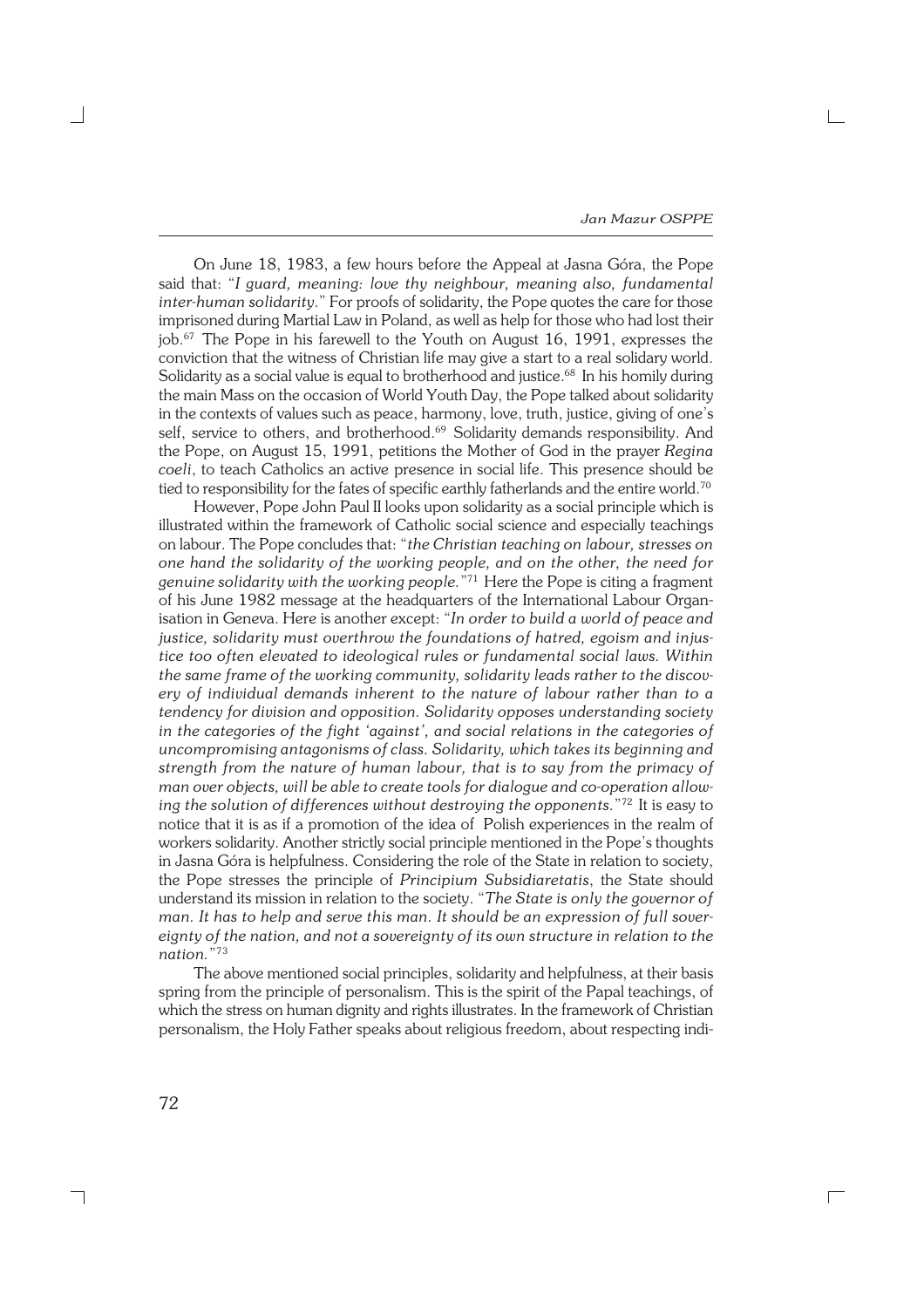vidual and personal dimensions of development, respecting the human right to life from conception till natural death, as well as the right of the family to full development.<sup>74</sup>

In summary, the most space in the Pope's Jasna teachings is given to national, patriotic topics. It is no surprise, for Jasna Góra is the primary national shrine for Poles. It is a site of Marian devotion present in under a banner of the Most Holy Mother of God, "*Lady of our Nation and Queen of Poland*."<sup>75</sup>

John Paul II has several times underlined the need for unity, identity and subjec− tivity of the nation. Pointing out eminent Polish saints, among them: Jadwiga from Silesia and Saint Stanislaus, Bishop of Cracow, he discerns in them, symbols of unity among Poles and reconciliation among nations. Unity as the Pope notes, takes roots in the life of a nation only when human life on various levels is subject to the demands of justice and love. One of the first levels is family.<sup>76</sup> The postulate for unity refers to every level of society in the structure of the nation, not overlooking the Episcopate. In 1979, Pope John Paul II concluded with approbation that Polish bishops enjoy social trust because they are united around the primate.<sup>77</sup>

The Pope acknowledges the correctness of those who claim that the element which unifies and safeguards the identity and unity of Polish nation in extremely difficult periods is the participation of the nation in the spiritual heritage of the Church in its Catholic unity.<sup>78</sup> It is a statement of fact and at the same time a request addressed to Church demanding the service of unity.

Moreover, in national life the Pope discerns the important role of the State. If the State is sovereign, according to the Pope, the nation should be allowed to realise its intrinsic subjectivity and identity both historically and culturally.<sup>79</sup> It is worth notic− ing that these words of praise addressed to Polish culture were uttered in situations of limited sovereignty of the Polish state during the period of Communist dictator− ship.<sup>80</sup> It has undoubtedly a social meaning because it fosters the attitude of patriotism.

In the Papal message, the divisions responsible for the realisation of social and national values is not overlooked. The Holy Father enumerates among them four groups: emigrants, white and blue collar workers, those creative in culture and sci− ence and social workers who are close to the ideals of solidary responsibility and care for the common good.<sup>81</sup> The Jasna Góra papal message does not overlook the most universal value which is peace. From the Pope's message, we clearly see his con− cern for peace in Poland, Europe and the world. $82$  When speaking about peace, he does not separate it from justice and from all the things that make up the essence of respecting the rights of man and nations.<sup>83</sup> This teaching is an example of a certain universalism given by the Pope at the Jasna Góra Shrine. A similar example is the constantly recurring element of the Christian roots of Europe.<sup>84</sup> From time to time, the Pope reminds of the Christian foundations of European culture, its Evangelical heritage. He calls to the youth of Europe to return to their Christian roots, if for the good of humankind they would search for future unity.<sup>85</sup> This universalism is, however, far from dominating the matters and problems of local Church which by tradition should remain in close union with the nation.

┑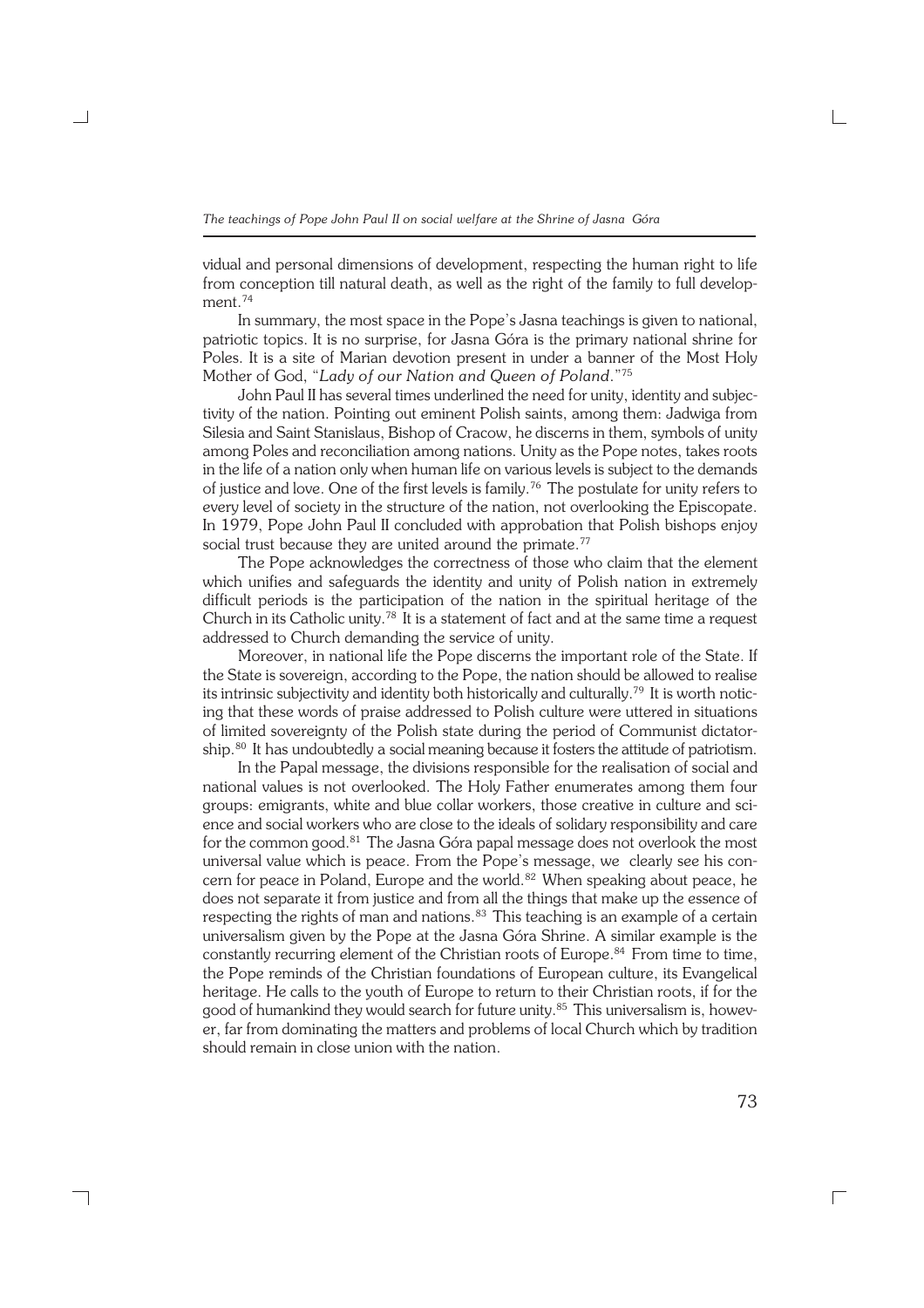### **4. The idea of a Civilization of Love**

Recognising the dangers that our civilization carries in itself and pointing to values and principles which must be taken into account in social life, the Papal teachings lead to a positive vision of social life. This is a Civilization of Love. In this perspective, one may as it seems, interpret Pope's messages on love as such.

We find a treatise on love in an utterance to youth in the evening prayer of June 18, 1983. It was a reflection on the essence of the appeal's *'I guard.'* The Pope notices that this word is an important answer on this love, "*by which we are embraced in the image of Jasna Góra's Icon. 'I guard' means that I try to be a man of conscience, that I do not destroy this conscience, that I do not deform it. I call by name good and evil, and do not blur them. I try to work in myself for good, and try to correct my evil, to overcome it within me... 'I guard' means further that I watch out for my neighbour... 'I guard' means love of one's neigh− bour*."<sup>86</sup> As if in justification, the Holy Father adds: "*Today when we strive for the future form of our social life, remember that this form depends on what men will be.*" 87

The Pope is convinced that the program of this civilization can and should become the Catholic social science. With pain he concludes that many are ashamed of the social teaching of the Church. At the same time he notices that ''*this teaching is a means for shaming others. It is only here that we must forget ourselves*."<sup>88</sup>

During the Sixth World Day of Youth, inviting all to co−operation in building a Civilization of Love, John Paul II points to the Catholic social science as the great program of that civilization. Here he refers to his encyclical *Centesimus annus* of May 1, 1991, in which he reminded and confirmed that program, which is the Catholic social science.<sup>89</sup>

The program of the Civilization of Love is contained, of course, in other encyc− licals on society. In the Jasna Góra messages, the Pope also refers to the encyclical on human labour, *Laborem exercens*. This document seems to be a special contri− bution to the shaping of the Civilization of Love. It is explained by the Pope himself when he welcomes the pilgrims from the dioceses of Szczecin−Kamień on June 18, 1983. Here is a relevant fragment of the Pope's message: "*In this epoch when the world is shaken by so many conflicts... , the Pope could not have not written an encyclical on human labour. It could not be that the Gospel of peace and work was not spread with special force*.''<sup>90</sup> In his Jasna Góra message, the Holy Father gives an expression to the conviction that *"the gospel of work"*, that is the Chris− tian teaching on human labour shown in *Laborem exercens*, finds itself at the very centre of Catholic social teaching.<sup>91</sup> Because of this, "the gospel of work" constitutes one of the most important points of the Civilization of Love.

For the image of the civilization under discussion, we have countless utterances of the Pope directed to pilgrims at Jasna Góra on various occasions. Resulting from these talks is the definition of the basic condition of an authentic Civilization of Love as it relates to the gift of life.<sup>92</sup> According to the Pope, a tremendous role in the building of the new civilization rests with the religious orders. Increasingly they make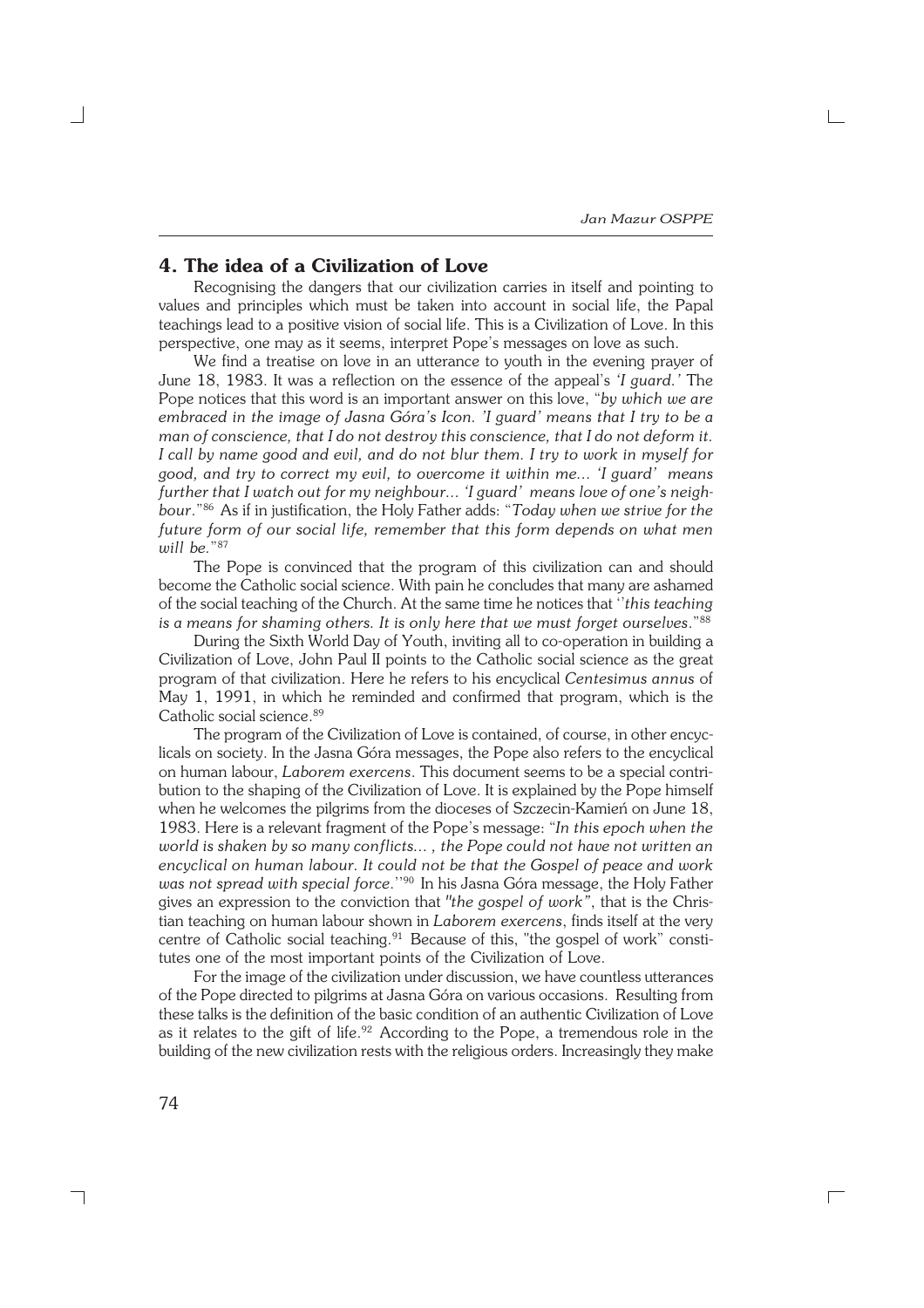up for the "lack of heart" resulting from from a materialistic life.<sup>93</sup> In this way they add to the creation of the Civilization of Love. John Paul II inviting them to this sort of activity, expresses it in these words: "*The church and humankind need... the donation of your free heart to empower the potential of love in the world which constantly loses the ability to altruism, to disinterested love connected with sacrifice*."<sup>94</sup>

If we speak about the Civilization of Love, it is worthwhile to recall a fragment of the message the Pope delivered to the participants of the Central and Eastern European Congress of Theologians, in which the Holy Father talks about Christianity as a culture and as humanism. As a result Christian culture or Christian humanism constitute an authentic framework for the Civilization of Love.<sup>95</sup> This is one of the reasons why the Pope speaks about the need of "responsibility for the today and tomorrow of Polish Christian culture."<sup>96</sup>

A part of responsibility for building the Civilization of Love lies on universities, "masterpieces of culture", in particular on Catholic universities which are also re− sponsible for social aims. Actually the *Gospel's* order of love does not identify with knowledge and wisdom, which is the objective of a university, but both these orders are interdependent. The Holy Father appeals for an appropriate maintaining of relations between these orders so that, thanks to this, universities become a way of liberating the great potential of the human spirit, mind, will and heart, hence shap− ing a mature mankind.<sup>97</sup>

The Civilization of Love is not an abstract idea, but a general catchword that demands realisation in certain sectors and fields of social life. The Pope puts to the forefront marriage and family as the first and fundamental human community.<sup>98</sup> Where marriage is concerned, he does not hesitate to remind of "*a delicate sphere of relations between man and woman. A sphere which should be based on a sense of the highest dignity of man as the image and likeness of God.*" <sup>99</sup> On the family, the Pope says that it is the centre of life and love. It is a formulation with a postulative character from the realisation on which depends the life of entire socie− ties, nations and states. Towards this goal must exist the appropriate conditions of work, housing, support, and the essential societal acceptance of the family. These are the conditions as proof of acceptation: care about beginning life, social respect for childbearing, joy in children who come into this world, the full right to upbringing and widespread help in it.<sup>100</sup>

An important field which the Civilization of Love expresses itself is human la− bour. In the Jasna Góra remarks, Papal teachings on human labour were not passed over, for understandable reasons. The Holy Father referring to the command of the creator: "*make the earth your own and obedient*" (Genesis 1: 28), underlines the necessity of work "of mind and hands." Work, according to the papal message, is a fundamental dimension of human life here on earth. It has not only a technical mean− ing but also an ethical one. Man should not be enslaved by work but to its Lord. It must help him on the way to spiritual maturity and the realisation of tasks of a social character.<sup>101</sup> Human work should also serve to "*strengthen the truth and spread goodness.*" 102 Greeting pilgrims from Szczecin−Kamień on June 18, 1983, the Pope

┐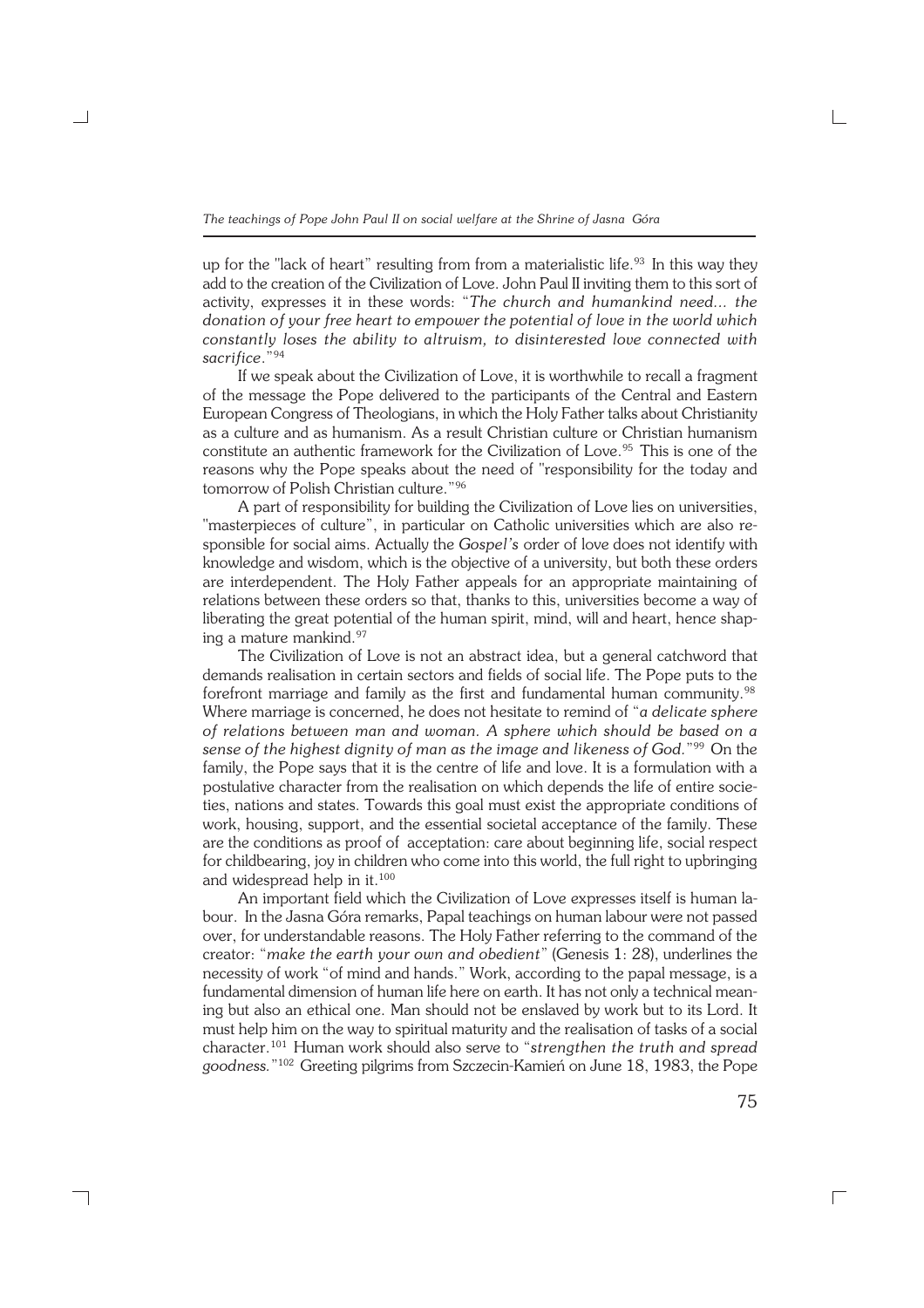showed the elements of Christian anthropology of work. The Pope preached that the *Gospel* of "work and peace" is an integral teaching on man, stressing the ideal of a man renewed inside. The Pope is full of admiration for the Polish workers, for whom in the well known protest of 1980 the question "How much?" was not most important, but at the very foundations was the question: "For what purpose?" Pope John Paul II, as if giving an answer to this last question, concerning the sense of human work points to the fundamental moral principles contained in the *Gos− pel*. 103

The Papal teaching on human labour is directed towards its spirituality. The Holy Father speaking to the Polish bishops on June 19, 1983 refers Cardinal Wyszyńki's book entitled: *The Spirit of Human Labour*, in this way he gave a hint that his teaching constitutes a vivid connection with the Polish cultural heritage of Catholic social thought, whose eminent representative was the above mentioned Primate of the Millennium.<sup>104</sup>

In an authentic Christian civilization, there must not be a lack of options or preferential love for the poor. This special priority was accentuated in the encyclical *Sollicitudo rei Socialis*. The Pope always returns to this thought in his teachings on society. This is also present in his speeches at Jasna Góra. He speaks about the idea of a Church of the poor,<sup>105</sup> the lonely, the forsaken, the sick.<sup>106</sup> The Pope is full of admiration for the deeds of charity, in the form of material help to families with many children, to elderly people, sick, handicapped, and repressed.<sup>107</sup>

Analysing the Pope's speeches, we are struck by his tremendous interest in the promotion of Jasna Góra, that it could best and most fully contribute to the building of the Civilization of Love. The Holy Father is deeply convinced of the maternal presence of our Lady in the Jasna Góra Icon.<sup>108</sup> It seems that the gift of her pres− ence is powerfully imprinted not only on the history of Poland, but radiates to others countries, remaining in the service of the Universal Church.

Although the papal utterances on social topics do not constitute a concise doc− trinal wholeness, their analysis gives a certain picture which partially corresponds to the national and universal character of Jasna Góra. Social matters, as we note, are put into the perspective of the *Gospel* by the Pope. He stresses the building of a Christian civilization, that which is supported by the Divine Word, and serves the interests of man, e.g. his eternal destination. The Holy Father in his Jasna Góra messages desires to convince Poles that the realisation of socio−moral principles preached by the Church, not only leads to eternal happiness in the Heavenly King− dom, but also to a more human stay on this earth.

#### **Notes:**

Pope John Paul II came to Jasna Góra for the first time in 1979. He started his pilgrimage on 4 June in the morning and finished it on 6 June in the afternoon. In 1983, during the second papal visit to Poland, marked by the 600th Anniversary of the presence of The Mother of God's picture at Jasna Góra, the Pope' s stay lasted from the afternoon of 18th June till the morning of 20th June. The third pilgrimage, of an eucharistic character, gave the Pope opportunity for a brief visit to Jasna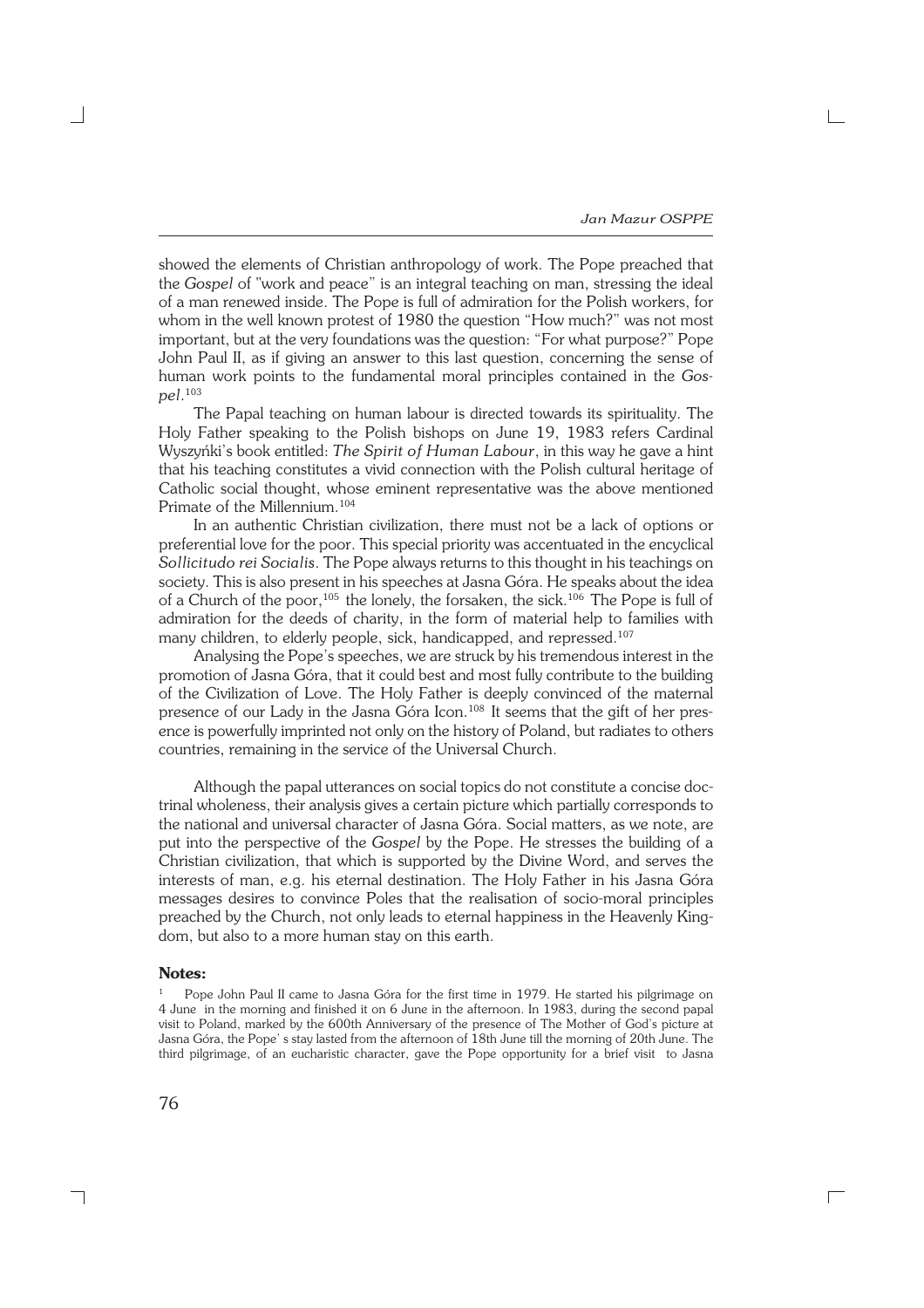Gora. He arrived on the evening of 12th June and left the next morning. A slightly longer visit took place in 1991 as a part of The Sixth World Day of Youth. The Holy Father came to the Sanctuary on 14th August in the evening and left it only in the morning of 16th August.

<sup>2</sup>*Trwajcie... Trzecia pielgrzymka Jana Pawła II do Ojczyzny 8−14 czerwca 1987. Przemówienia i homilie ;* edited by A. Szafrańska, Instytut Wydawniczy Pax, Warsaw, 1988, further cit. *Trzecia Pielgrzymka,* p. 217 (Series *Jan Paweł II pierwszy Polak na Stolicy Piotrowej).* 3

 *Op. cit.,* p. 225.

<sup>4</sup>*Pielgrzymka do Ojczyzny. Przemówienia i homilie Ojca Świętego Jana Pawła II;* edited by A. & Z. Szubowie; Instytut Wydawniczy Pax, Warsaw, 1979; further cit. *Pierwsza Pielgrzymka,* p.97 (Series *Jan Paweł II pierwszy Polak na Stolicy Piotrowej).*

5  *Op. cit.,* p. 99.

6 In Polish literature the following terms are used most frequently with the same meaning: *"catholic social teachings", "social teachings of the Church", "social science of the Church".* Although the expressions *"teachings"* and *"science"* are used interchangeably, one should not forget the subtle difference between them. See: Cz. Strzeszewski, *Katolicka nauka społeczna,* ODiSS, Warsaw, 1985, pp. 151 − 161.

<sup>7</sup> Cf. Mazur, J., *Katolicka nauka społeczna ( textbook for theology students),* Edition "Unum", Cracow, 1992, pp. 7 − 12.

<sup>8</sup> Cf. Hoeffner, J. *Chrześcijańska nauka społeczna O*riginal title: *Christliche Gesellschaftslehre),* [ Editions Apostolstwa Modlitwy, Cracow, 1983], p. 7.

<sup>9</sup> *Op. cit.,* p. 9.

<sup>10</sup> Cf. Majka, J., *Katolicka nauka społeczna. Studium historyczno − doktrynalne,* Rome, 1986, pp. 8 − 9.

<sup>11</sup> *Homilia do pielgrzymów z Górnego Śląska i Zagłębia Dąbrowskiego* (6 June 1979), in: *Pierwsza Pielgrzymka,* p. 206.

<sup>12</sup> Cf. *Homilia Ojca Świętego podczas Mszy Świętej* (15 August 1991), in: *Druga część czwartej pielgrzymki Ojca Świętego Jana Pawła II do ojczyzny 13 − 16 sierpnia 1991: "Otrzymaliście ducha przybrania za synów",* Publication of the Warsaw Archdiocese, Warsaw, 1991, further cit. *Czwarta Pielgrzymka,* p. 88.

<sup>13</sup> Cf. *Przemówienie do OO. Paulinów w kaplicy Matki Bożej Częstochowskiej,* in: *Pokój Tobie, Polsko ! Druga pielgrzymka Jana Pawła II do Ojczyzny 16 − 23 VI 1983,* edited by A. Szafrańska, Instutut Wydawniczy Pax, Warsaw, 1983, further cit. *Druga Pielgrzymka,* p. 140 (Series: *Jan Paweł II pierwszy Polak na Stolicy Piotrowej).*

<sup>14</sup> Cf. opt. cit.

<sup>15</sup> Cf. opt. cit. p. 139.

<sup>16</sup> *Homilia Ojca Świętego podczas Mszy świętej,* in: *Czwarta Pielgrzymka,* p. 89.

 $17$  See also opt. cit., p. 90.

<sup>18</sup> See also *Słowo Ojca Świętego do młodych w czasie nocnego czuwania na Jasnej Górze* (14VIII 1991), in: *Czwarta Pielgrzymka,* p. 78.

<sup>19</sup> Cf. *Przemówienie Ojca Świętego przed opuszczeniem Jasnej Góry* (13 VI 1987), in: *Trzecia Pielgrzymka,* p. 236.

<sup>20</sup> Cf. *Przemówienia do pracowników i studentów KUL − u* (6 VI 1979), in: *Pierwsza Pielgrzymka,* p. 203.

<sup>21</sup> *Pierwsza Pielgrzymka,* p. 104.

<sup>22</sup> Cf. *opt. cit.,* p. 105.

<sup>23</sup> *Druga Pielgrzymka,* p. 134.

<sup>24</sup> Cf. *opt. cit.*

┑

<sup>25</sup> Cf. *Modlitwa Ojca Świętego przed "Regina coeli",* in: *Czwarta Pielgrzymka,* pp. 98 − 99.

<sup>26</sup> Cf. *Pierwsza Pielgrzymka,* p. 151.

77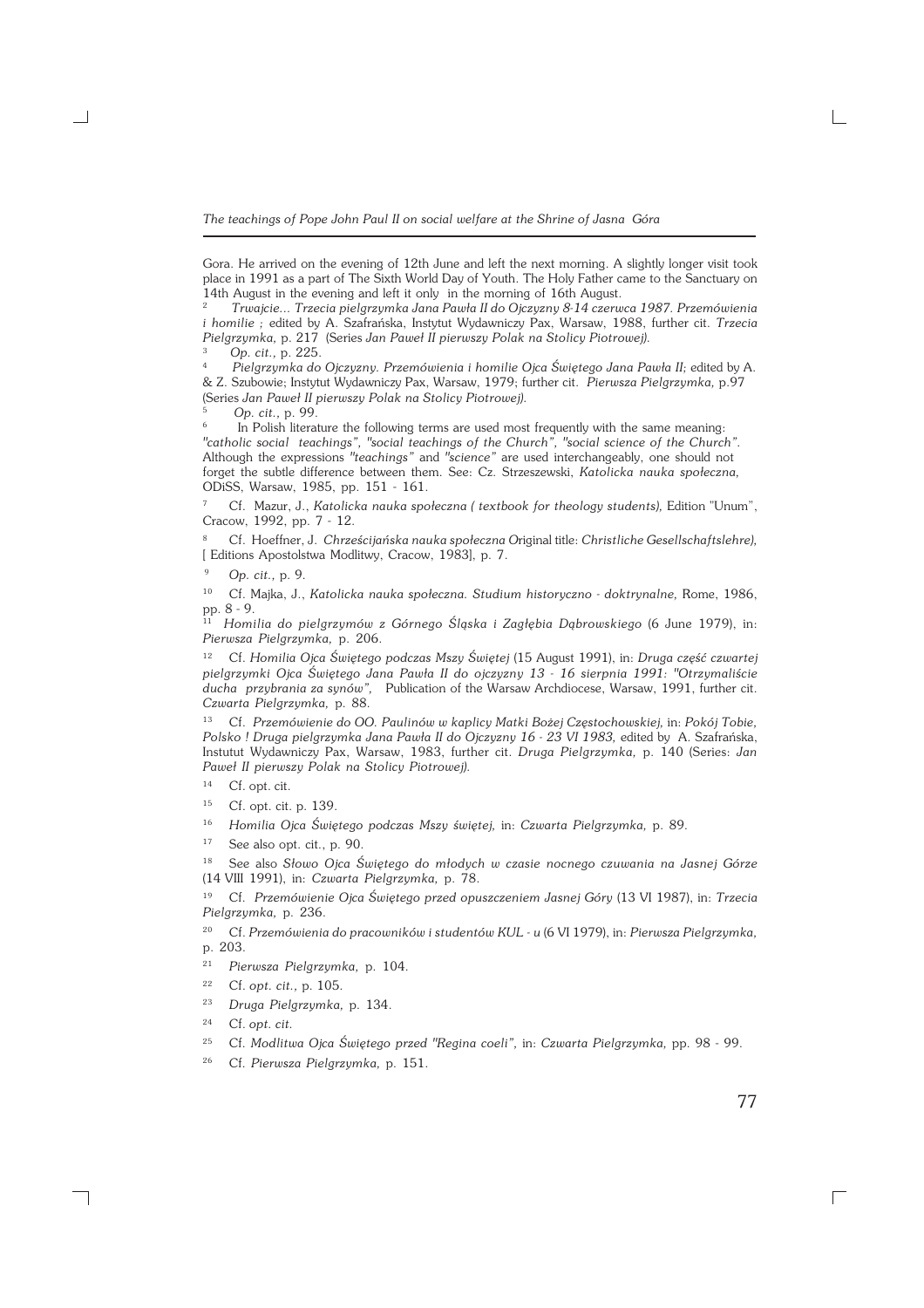<sup>29</sup> *Przemówienie Ojca Świętego do uczestników Kongresu Teologów Europy Środkowo − Wschodniej,* in: *Czwarta Pielgrzymka,* p. 117.

<sup>30</sup> *Pożegnanie Ojca Świętego z młodzieżą,* in: *Czwarta Pielgrzymka,* p. 100.

<sup>31</sup> Cf. *Przemówienie Ojca Świętego do żeńskich zgromadzeń zakonnych* (5 VI 1979), in: *Pierwsza Pielgrzymka,* p. 137.

<sup>32</sup> Cf. *Homilia do pielgrzymów z Dolnego Śląska, Opolszczyzny i Ziemi Lubuskiej (5 VI 1979)*, in: *Pierwsza Pielgrzymka,* pp. 165 − 166.

<sup>33</sup> Cf. *Przemówienie Ojca Świętego przed opuszczeniem Jasnej Góry* (13 VI 1987), in: *Trzecia Pielgrzymka,* p. 236.

<sup>34</sup> *Przemówienie Ojca Świętego po Apelu Jasnogórskim* (12 VI 1987), in: *Trzecia Pielgrzymka,* p. 229.

<sup>35</sup> *Opt. cit.,* p. 228.

<sup>36</sup> *Czwarta Pielgrzymka,* p. 98.

<sup>37</sup> Cf. *Słowo do młodzieży przed Apelem Jasnogórskim* (18 VI 1983), in: *Druga Pielgrzymka,* p. 135.

<sup>38</sup> *Trzecia Pielgrzymka,* p. 229.

<sup>39</sup> *Homila Ojca Świętego do pielgrzymów z Górnego Śląska i Zagłębia Dąbrowskiego* (6 VI 1979), in: *Pierwsza Pielgrzymka,* p. 208.

<sup>40</sup> Cf. *opt. cit.,* p. 208.

<sup>41</sup> Cf. *Modlitwa Ojca Świętego przed "Regina coeli",* (15 VIII 1991), in: *Czwarta Pielgrzymka,* p. 98.

<sup>42</sup> *Homilia Ojca Świętego podczas Mszy św. na Jasnej Górze* (4 VI 1979), in: *Pierwsza Pielgrzymka,* p. 95.

<sup>43</sup> For example *Pozdrowienie diecezji szczecińsko − kamieńskiej* (18 VI 1983), in: *Druga Pielgrzymka,* p. 126.

<sup>44</sup> Cf. *Przemówienie Ojca świętego do wyższych przełożonych zakonnych zgromadzeń męskich* (4 VI 1979), in: *Pierwsza Pielgrzymka,* p. 107.

<sup>45</sup> *Pierwsza Pielgrzymka,* p. 150.

<sup>46</sup> Cf. *opt. cit.,* p. 149; *Apel Jasnogórski* (5 VI 1979), in: *Pierwsza Pielgrzymka,* p. 170.

<sup>47</sup> *Słowo Ojca Świętego wygłoszone podczas 169 Konferencji Episkopatu Polski* (5 VI 1979), in: *Pierwsza Pielgrzymka,* p. 148.

<sup>48</sup> Cf. *opt. cit.,* p. 148.

<sup>50</sup> *Słowo Ojca Świętego wygłoszone podczas 169 Konferencji Episkopatu Polski* (5 VI 1979), in: *Pierwsza Pielgrzymka,* p. 148.

<sup>51</sup> *Słowo przed Apelem Jasnogórskim* (19 VI 1983), in: *Druga Pielgrzymka,* p. 171.

<sup>52</sup> *Pierwsza Pielgrzymka,* pp. 154 − 155.

<sup>53</sup> *Czwarta Pielgrzymka,* pp. 118 − 119.

<sup>54</sup> *Słowo przed Apelem Jasnogórskim* (19 VI 1983), in: *Druga Pielgrzymka,* p. 170.

<sup>55</sup> *Homilia podczas uroczystej jubileuszowej Mszy świętej* (19 VI 1983), in: *Druga Pielgrzymka,* p. 147.

<sup>56</sup> Cf. *Słowo Ojca Świętego wygłoszone podczas 169 Konferencji Episkopatu Polski* (5 VI 1979), in: *Pierwsza Pielgrzymka,* p. 148.

<sup>27</sup> Cf. *Homilia Ojca Świętego podczas Mszy Świętej* (15 VIII 1991), in: *Czwarta Pielgrzymka,* p. 93.

<sup>28</sup> *Trzecia Pielgrzymka,* p. 226.

<sup>49</sup> *Druga Pielgrzymka,* p. 170.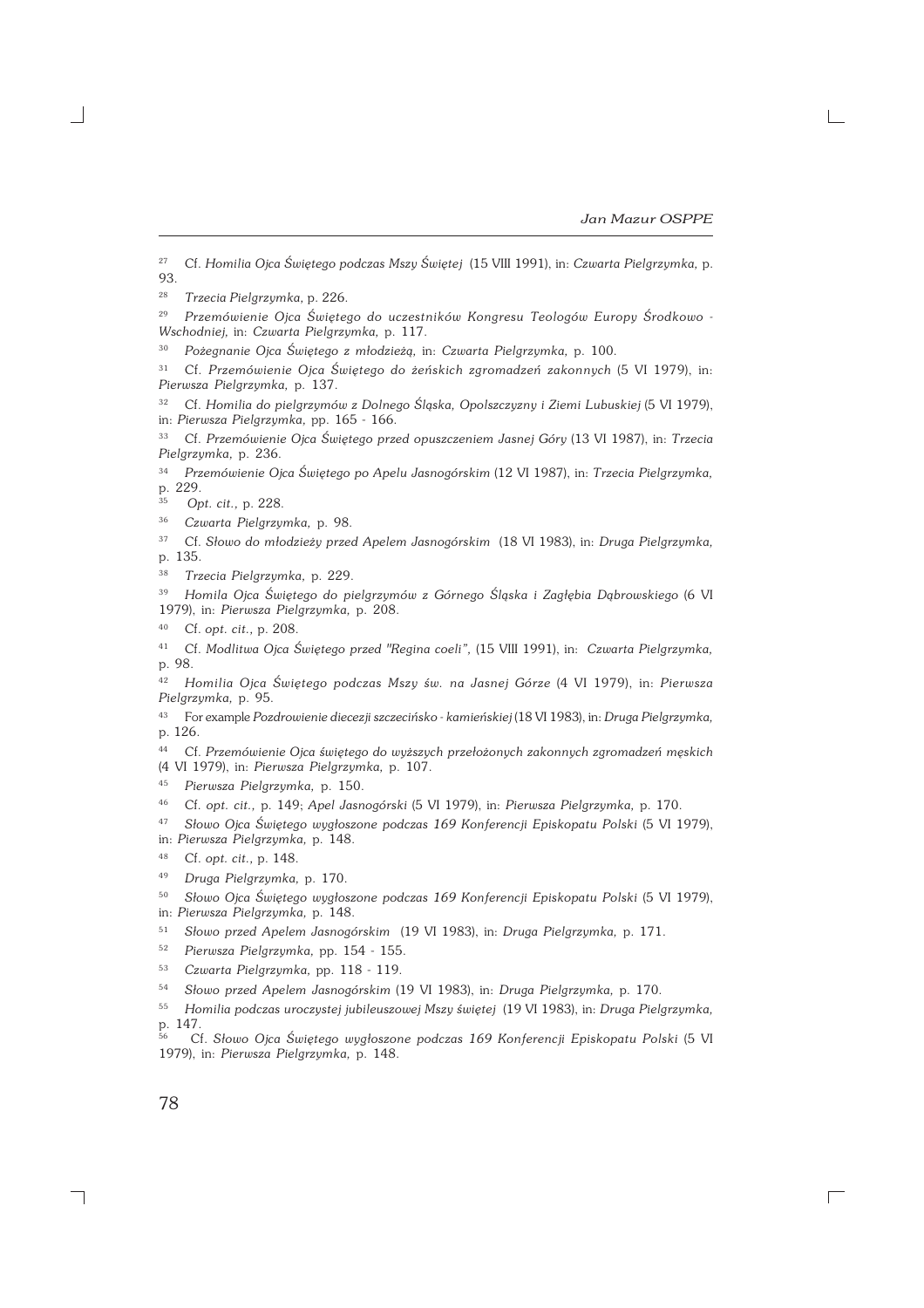<sup>60</sup> *Homilia Ojca Świętego podczas Mszy Świętej na Jasnej Górze* (4 VI 1979), in:

*Pierwsza Pielgrzymka,* p. 100.

<sup>61</sup> Cf. *Przemówienie Ojca Świętego do uczestników Kongresu Teologów Europy Środkowo − Wschodniej* (15 VIII 1991), in: *Czwarta Pielgrzymka,* p. 119.

<sup>62</sup> Cf. *Przemówienie do Episkopatu Polski podczas konferencji plenarnej* (19 VI 1983), in: *Druga Pielgrzymka,* p. 164.

<sup>63</sup> *Przemówienie Ojca Świętego do uczestników Kongresu Teologów Europy Środkowo − Wschodniej* (15 VIII 1991), in: *Czwarta Pielgrzymka,* p.119.

<sup>64</sup> Cf. *Przemówienie Ojca Świętego przed opuszczeniem Jasnej Góry* (13 VI 1987), in: *Trzecia Pielgrzymka,* p. 236.

<sup>65</sup> For example compare *Homilia podczas uroczystej jubileuszowej Mszy świętej* (19 VI 1983), in: *Druga Pielgrzymka,* p. 147.

<sup>66</sup> *Opt. cit.,* pp. 146 − 147.

<sup>67</sup> *Druga Pielgrzymka,* p. 135.

- <sup>68</sup> *Czwarta Pielgrzymka,* p. 101.
- <sup>69</sup> Cf. *opt. cit.,* pp. 92 − 94.
- <sup>70</sup> *Czwarta Pielgrzymka,* p. 99.

<sup>71</sup> *Przemówienie do Episkopatu Polski podczas konferencji plenarnej* (19 VI 1983), in: *Druga Pielgrzymka,* p. 166.

<sup>72</sup> *Opt. cit.*

┑

<sup>73</sup> *Słowo Ojca Świętego wygłoszone podczas 169 Konferencji Episkopatu Polski* (5 VI 1979), in: *Pierwsza Pielgrzymka,* p. 149.

<sup>74</sup> Cf. *Homilia Ojca Świętego podczas Mszy świętej* (15 VIII 1991), in: *Czwarta Pielgrzymka,* p. 95.

<sup>75</sup> *Słowo Ojca Świętego przed Apelem Jasnogórskim* (12 VI 1987), in: *Trzecia Pielgrzymka,* p. 225.

<sup>76</sup> Cf. *Słowo Ojca Świętego wygłoszone podczas 169 Konferencji Episkopatu Polski* (5 VI 1979), in: *Pierwsza Pielgrzymka,* p. 140.

<sup>77</sup> Cf. *Słowo Ojca Świętego wygłoszone podczas 169 Konferencji Episkopatu Polski* (5 VI 1979), in: *Pierwsza Pielgrzymka,* p. 140.

<sup>78</sup> Cf. *opt. cit.,* p. 144; *Homilia do pielgrzymów z Dolnego Śląska, Opolszczyzny i Ziemi Lubuskiej* (5 VI 1979), in: *Pierwsza Pielgrzymka,* p. 166.

<sup>79</sup> Cf. *Homilia podczas uroczystej jubileuszowej Mszy świętej* (119 VI 1983), in: *Druga Pielgrzymka,* p. 146.

<sup>80</sup> Cf. *Słowo przed Apelem Jasnogórskim* (19 VI 1983), in: *Druga Pielgrzymka,* p. 170.

<sup>81</sup> Cf. *Przemówienie Ojca Świętego po Apelu Jasnogórskim* (12 VI 1987), in: *Trzecia Pielgrzymka,* pp. 226 − 227.

<sup>82</sup> *Homilia do pielgrzymów z Dolnego Śląska, Opolszczyzny i Ziemi Lubuskiej* (5 VI 1979), in: *Pierwsza Pielgrzymka,* p. 166.

<sup>83</sup> Compare *Akt oddania Matce Bożej* (4 VI 1979), in: *Pierwsza Pielgrzymka,* p. 104.

<sup>84</sup> Cf. *Przemówienie powitalne Ojca Świętego podczas nocnego czuwania* (4 VIII 1991), in: *Czwarta Pielgrzymka,* p. 75.

79

<sup>57</sup> *Trzecia Pielgrzymka,* p. 229.

<sup>58</sup> *Homilia Ojca Świętego podczas Mszy Świętej w kaplicy Matki Bożej* (13 VI 1987), in: *Trzecia Pielgrzymka,* pp. 233 − 234.

<sup>59</sup> Cf. *Druga Pielgrzymka,* p. 134.